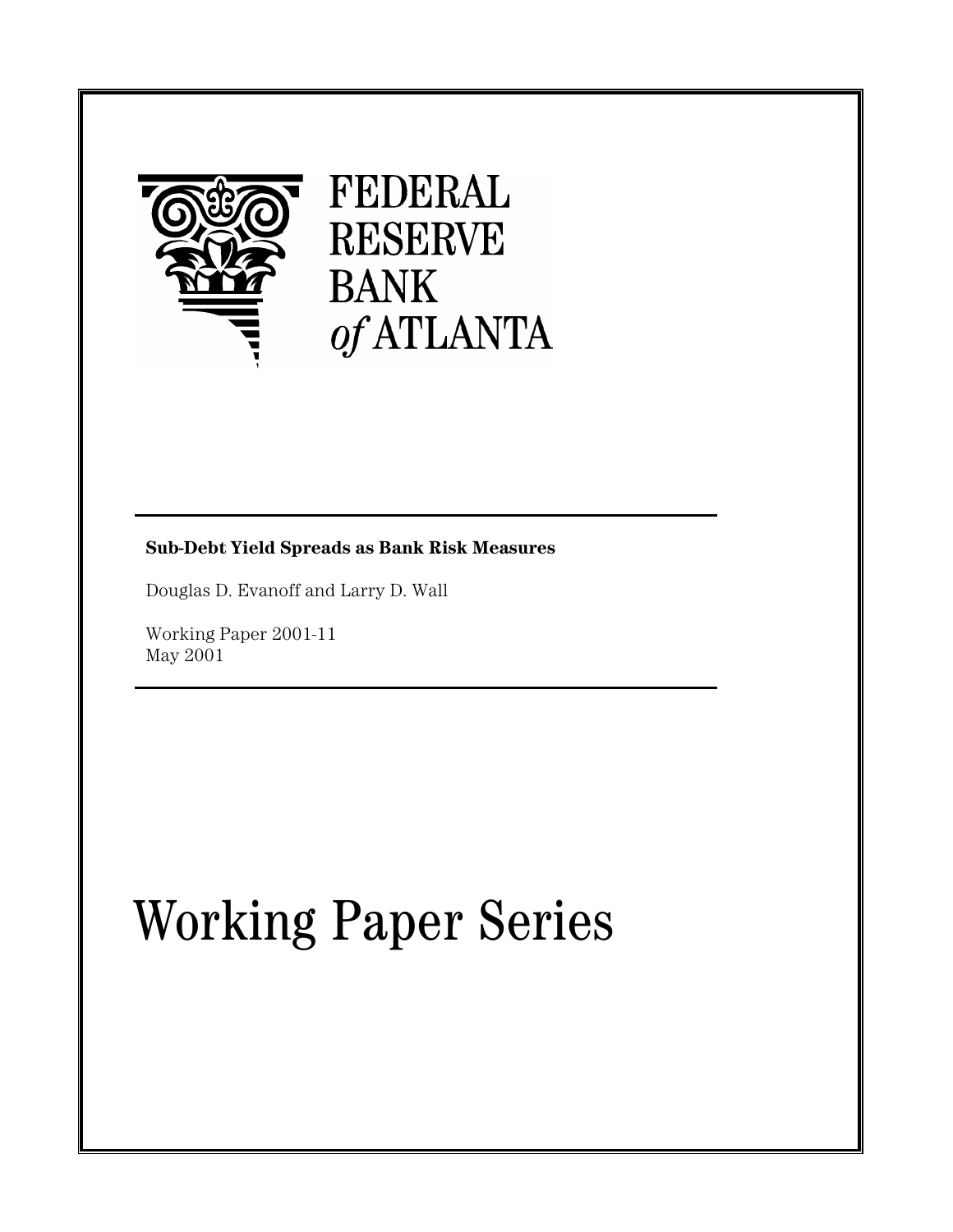Federal Reserve Bank of Atlanta Working Paper 2001-11 May 2001

#### **Sub-Debt Yield Spreads as Bank Risk Measures**

Douglas D. Evanoff, Federal Reserve Bank of Chicago Larry D. Wall, Federal Reserve Bank of Atlanta

**Abstract:** Several recent studies have recommended greater reliance on subordinated debt as a tool to discipline bank risk taking. Some of these proposals recommend using sub-debt yield spreads as triggers for supervisory discipline under prompt corrective action (PCA). Currently such action is prompted by capital adequacy measures. This paper provides the first empirical analysis of the relative accuracy of various capital ratios and sub-debt spreads in predicting bank condition, measured as subsequent CAMEL or BOPEC ratings. The results suggest that some of the capital ratios, including the summary measure used to trigger PCA, have almost no predictive power. Sub-debt yield spreads performed slightly better than the best capital measure, the Tier-1 leverage ratio, albeit the difference is not significant. The performance of sub-debt yields satisfies an important prerequisite for using sub-debt as a PCA trigger. However, the prediction errors are relatively high and further work to refine the measures would be desirable.

JEL classification: G28, G21, G14, K23

Key words: bank regulation, subordinated debt, capital adequacy, prompt corrective action

Please address questions regarding content to Douglas D. Evanoff, Research Officer, Federal Reserve Bank of Chicago, 230 South LaSalle Street, Chicago, Illinois 60604, 312-322-5814, douglas.evanoff@chi.frb.org, or Larry D. Wall, Research Officer, Federal Reserve Bank of Atlanta, 104 Marietta Street, Atlanta, Georgia 30303-2713, 404-521-8931, larry.wall@atl.frb.org.

The full text of Federal Reserve Bank of Atlanta working papers, including revised versions, is available on the Atlanta Fed's Web site at http://www.frbatlanta.org/publica/work\_papers/index.html. To receive notification about new papers, please use the on-line [publications order form,](http://www.frbatlanta.org/publica/ordform.htm) or contact the Public Affairs Department, Federal Reserve Bank of Atlanta, 104 Marietta Street, N.W., Atlanta, Georgia 30303-2713, 404-521-8020.

The authors wish to thank Robert Bliss, Jeffrey Gunther, George Kaufman, Robert Moore, Anthony Saunders and participants at the conference on "Incorporating Market Information into Financial Supervision" cosponsored by the Federal Deposit Insurance Corporation and the *Journal of Financial Services Research* for helpful comments and suggestions (without necessarily implying any agreement with the final product). They especially acknowledge numerous comments by the editor, Mark Flannery, that substantially strengthened the paper. The authors also acknowledge the input and help of Nancy Andrews, Julapa Jagtiani, Mike Murawski, and George Simler in developing the database used in the study. The opinions expressed in this paper are those of the authors and not necessarily those of the Federal Reserve Bank of Chicago, the Federal Reserve Bank of Atlanta, or the Federal Reserve System. Any remaining errors are the authors' responsibility.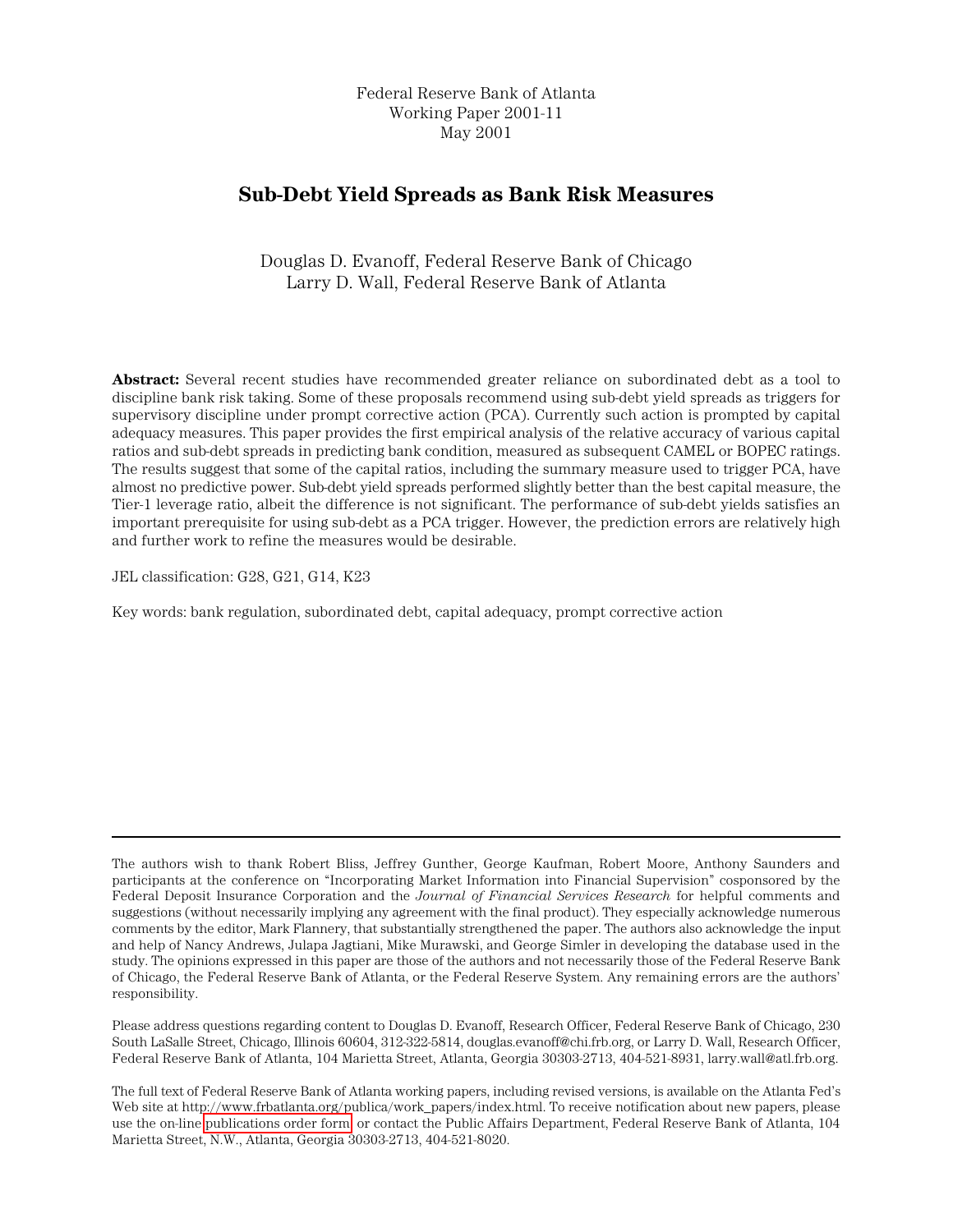#### **Sub-Debt Yield Spreads as Bank Risk Measures**

The Federal Deposit Insurance Improvement Act of 1991 (FDICIA) contained a number of provisions intended to discourage banks from taking excessive risk, and to protect the deposit insurance fund from losses at failed banks. One important provision of FDICIA is its requirement that the supervisors implement prompt corrective action  $(PCA)^1$ .  $PCA$  provides a series of optional and mandatory actions by the supervisors as a bank's capital adequacy declines. The intent is to protect the deposit insurance by limiting supervisory forbearance, and thereby reduce the subsidy to risk-taking provided by deposit insurance.

A potential weakness of PCA is its reliance on book value capital adequacy ratios measured using historic costs as required by generally accepted accounting principles (GAAP). As White (1997) indicates: "The GAAP definitions and rules are generally oriented toward backward-looking, costbased valuations—which are more appropriate for a "stewardship" notion of accounting than for using the accounting information as an indicator of whether a bank may be sliding toward (or may have already reached) true (market value) insolvency...".<sup>2</sup> For example, GAAP does not permit recognition of the effect of interest rate changes on the value of a bank's liabilities or on the value of assets that it intends to hold until maturity.<sup>3</sup>

One alternative to relying on capital adequacy ratios to trigger PCA is to use a market-based measure. A potential advantage of using equity or debt prices is that market participants have an incentive to look through reported accounting figures to the real financial condition of a bank and to price a bank's securities based on their best estimates of the distribution of the security's future cash flows. Thus, security prices have the potential to be a better signal for preventing forbearance than do bank capital adequacy ratios. A possible disadvantage of using market-based measures such as the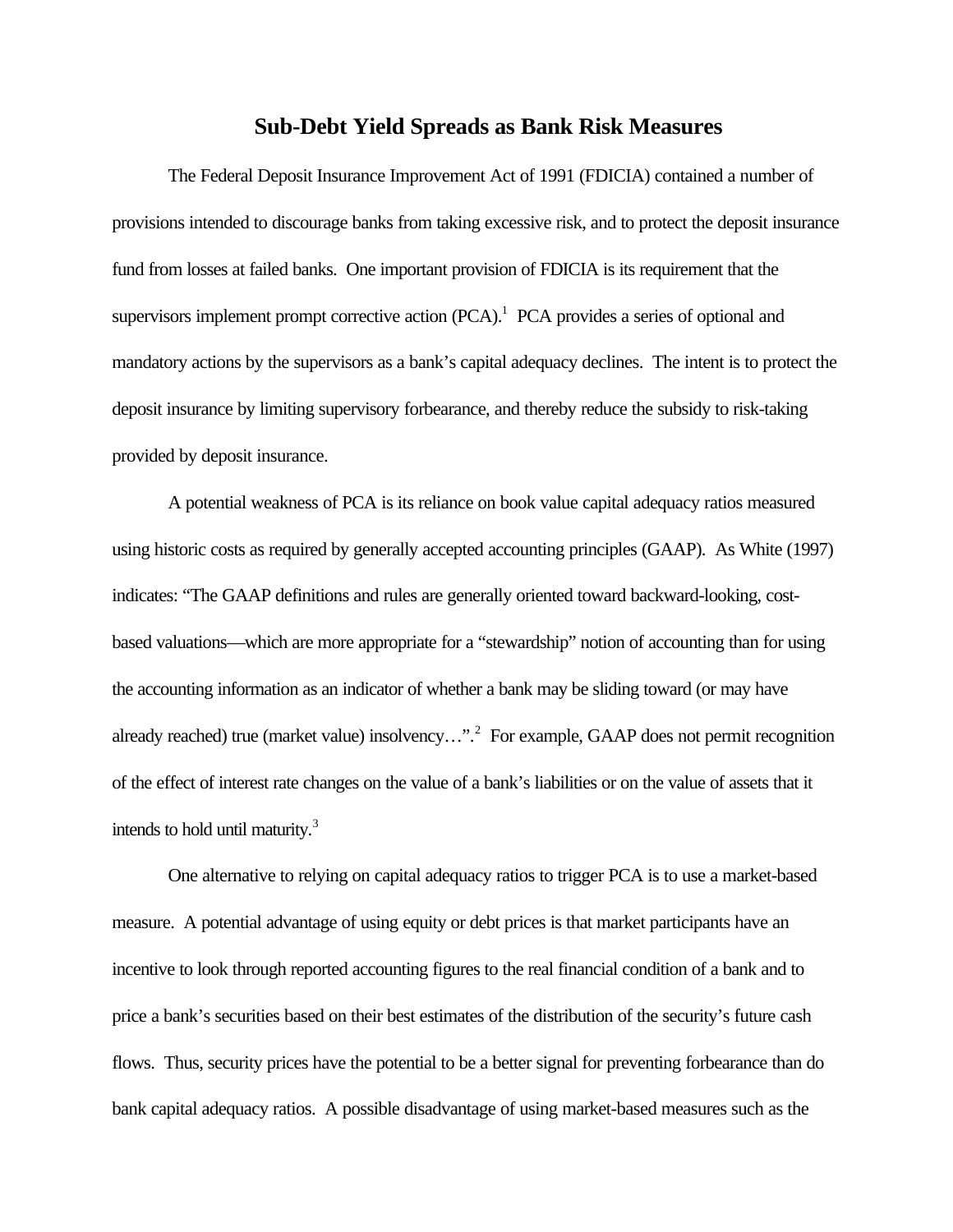yields on uninsured debt obligations or equity prices are that these measures are available only for the largest banks. However, the share of assets held by the largest banks is large and increasing. Additionally, these banks pose the greatest danger of systemic risk and the largest risk to the deposit insurance fund.

The market risk measure that has probably received the most attention thus far is subordinated debt (sub-debt) yield spreads.<sup>4</sup> Indeed, the existing empirical evidence provides some support for the use of these spreads. These studies estimate the difference between the yield on sub-debt and the yield on a comparable maturity Treasury security as a function of a number of accounting ratios that are believed to be correlated with the riskiness of the bank. The results, which are summarized in Kwast, et al. (1999), find mixed evidence on the relationship between sub-debt yields and bank risk measures in the early to mid-1980s. Flannery and Sorescu (1996) note that the bailout of all of the creditors of Continental Illinois, and subsequent statements by the Comptroller of the Currency about banks that were "too-big-to-fail," may have led sub-debt investors to believe that they would not suffer credit losses on the debt issues of the largest banks. However, they note that by the late 1980s, the FDIC was imposing losses on sub-debt holders at large failed banks and the least cost resolution provisions passed in 1991 as part of FDICIA strongly suggested that sub-debt holders would remain at risk in future failures.<sup>5</sup> Thus, when Flannery and Sorescu look at the late 1980s and early 1990s, they find that sub-debt yield spreads *are* related to a bank's risk exposure in the manner predicted by theory. Jagtiani, Kaufman and Lemieux (2001) find similar results in the post-FDICIA period. Similarly, Covitz, Hancock and Kwast (2000) find that financially weaker banks are less likely to issue sub-debt, which is consistent with the market charging these banks a risk premium.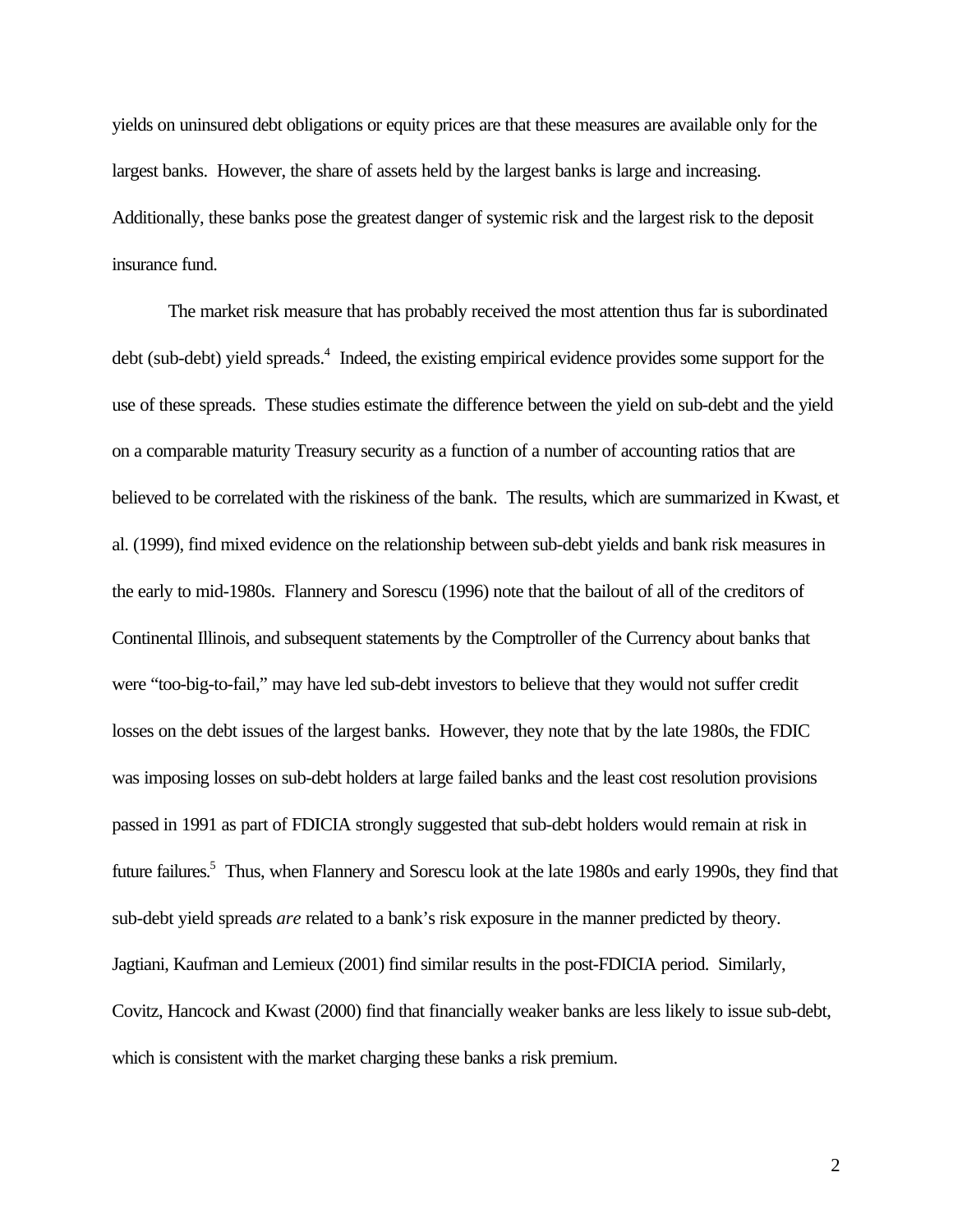While the use of sub-debt as a risk measure is supported by these studies, they are not designed to answer the question of whether sub-debt spreads are better measures of a bank's financial condition than are the current capital adequacy ratios. A strong theoretical case may be made that the credit risk portion of the sub-debt yield spread is a more accurate risk measure, and less likely to be influenced by forbearance, than is the current capital adequacy measure. However, as shown by Hancock and Kwast (2001), non-credit risk factors also appear to influence observed sub-debt prices.

This study takes the first step in evaluating the potential usefulness of sub-debt yield spreads by testing whether these spreads are better predictors of a bank financial condition as proxied by supervisory ratings than are the existing capital ratios. Both the sub-debt yield spreads and the capital adequacy ratios are measured as of the quarter end prior to the assignment of the supervisory rating. Supervisory ratings are typically assigned after an examination, and, hence, may reflect both public and nonpublic information about the bank.

One potential disadvantage of this approach is that information from the examination may leak out before the assignment of the examination rating. This potential bias in favor of sub-debt yield spreads may be offset by the potential for exam findings to be partially reflected in banks' accounting capital in the quarter prior to the assignment of the rating.<sup>6</sup> Another potential problem is that sub-debt yield spreads depend both on the probability that a bank will fail and its loss given failure. On the one hand, almost all of the spread may reflect the probability of failure given that relatively small losses by a bank will result in the debt becoming worthless because of its junior status and the relatively small amount of sub-debt issued. On the other hand, the variation in the loss given default component may be large and more important if market participants believe that the supervisors will follow the spirit of PCA and *try* to close banks before their going-concern value becomes negative.<sup>7</sup> Another potential problem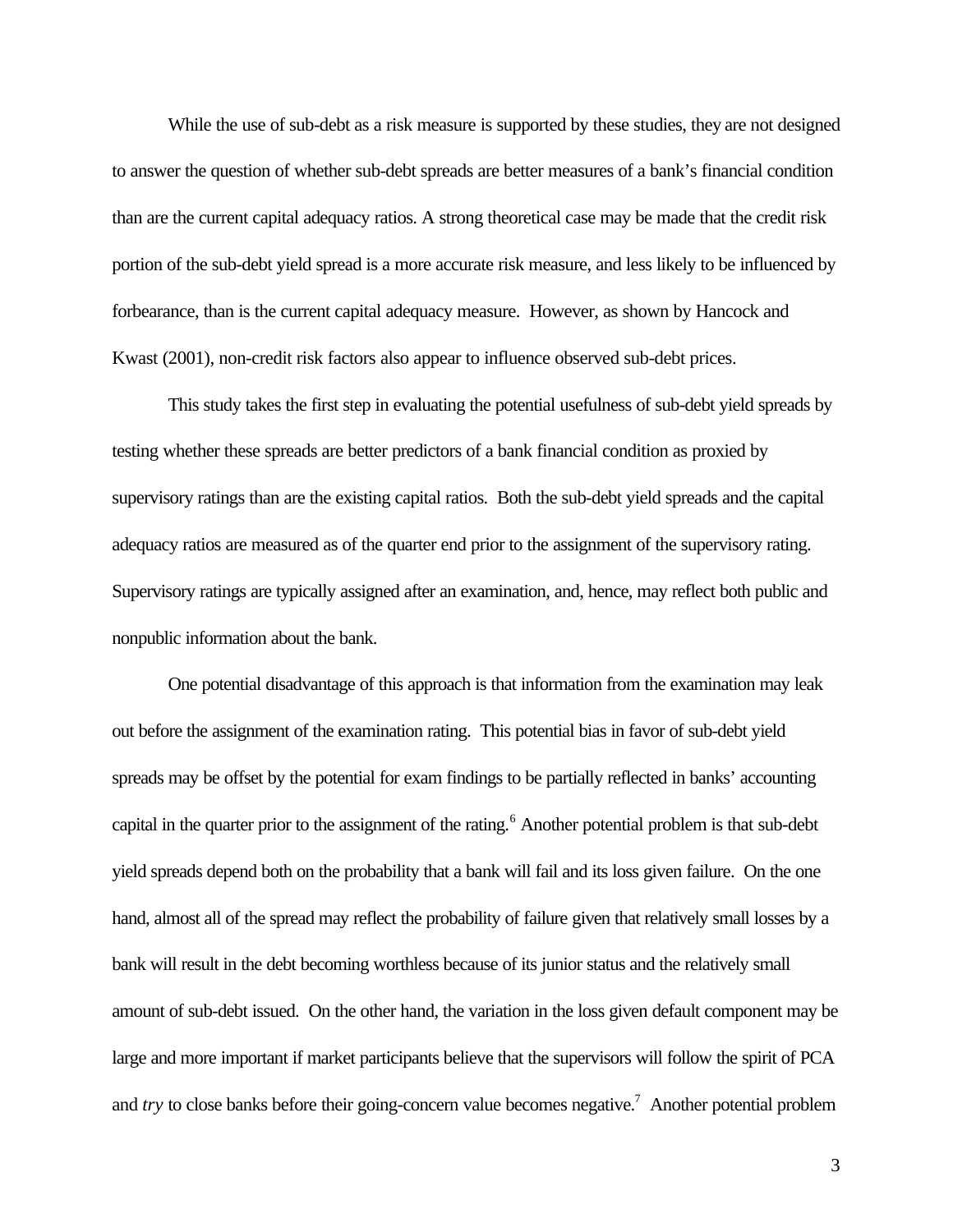is that whenever the supervisors are exercising forbearance, they also are likely to assign examination ratings that understate the riskiness of the bank. Despite this potential disadvantage, the use of exam ratings as a risk measure may be justified if forbearance, while costly when it occurs, is relatively rare.<sup>8</sup>

Before the empirical analysis, we discuss why using sub-debt yield spreads may be preferred to using alternative market risk measures. The first section, therefore, expands on the discussion of Evanoff and Wall (2000a) concerning the relative merits of sub-debt yield spreads and other possible substitutes for capital adequacy measures. The second section discusses the data and empirical methods. The third section presents the empirical results and the last section provides concluding remarks.

#### **1. Alternative market risk measures**

One advantage of obtaining signals from the sub-debt market is that the interests of subordinated creditors are closely aligned with those of the supervisors. Subordinated creditors stand immediately behind equity holders in exposure to loss if a bank fails, but they do not fully share in the up-side gains if a bank's risky strategies succeed. However, credit risk signals may also be extracted from other sources. For example, numerous bank balance sheet variables may be analyzed to identify problem banks. Alternatively, although equity prices may reflect potential gains from a successful gamble, the credit riskiness of the bank may be estimated with models that distinguish the potential for both gain and loss.<sup>9</sup>

Why choose sub-debt yields as a market signal over alternative measures? The natural criteria for evaluating alternative measures is their associated costs and benefits, where benefits are measured in terms of their ability to identify problem banks and costs in terms of the burden imposed on banks solely to obtain a supervisory risk measure. The following sections consider the potential merits of sub-debt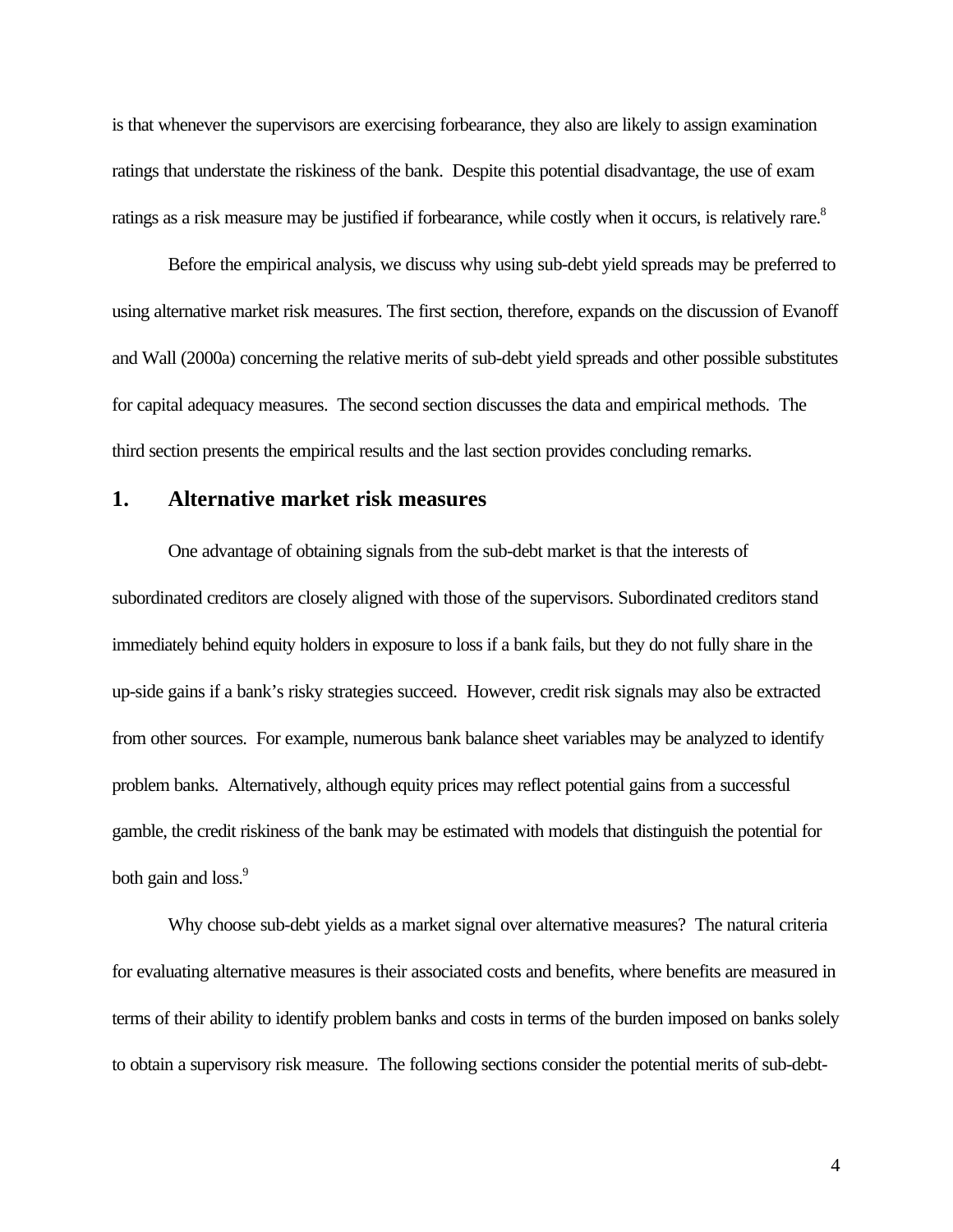based measures, equity-based measures and combinations of balance sheet variables along these dimensions.

#### *1.1 Benefits: Accuracy in predicting problem banks*

If the sole criterion for evaluating the different risk measures were their historical ability to identify problem banks, the best approach would be to use a combination of accounting and market risk measures where the weights on individual variables are determined in an elaborate econometric model.<sup>10</sup> The model could be structured to minimize the cost of the prediction errors. Moreover, such modeling would also produce statistics to indicate the extent of the contribution each variable makes to the prediction of problem banks.

The use of accounting data in such econometric models is subject to two fundamental problems. First, the causes of bank distress and failure may vary over time. For example, a number of large banks failed in the 1980s when they pursued strategies based on continuing high energy prices. Other banks became distressed during this period due to loans to less developed countries, principally Latin American countries. In the early 1990s banks became distressed and in some cases failed due to their real estate lending, especially their commercial real estate activity.

An econometric model that predicted problems based on a particular type of lending might do well for any one of these time periods, but the predictions from applying such a model to a future period may not be very accurate.<sup>11</sup> One advantage of using a simple capital adequacy measure to trigger PCA by supervisors is that regardless of the source of the problem, the consequences of the problem must ultimately appear in the bank's capital account if it is of a magnitude to threaten the bank's viability.

The second problem with relying on econometric models using accounting information is that of banks manipulating the data. At present, banks have an incentive to manage capital because that is the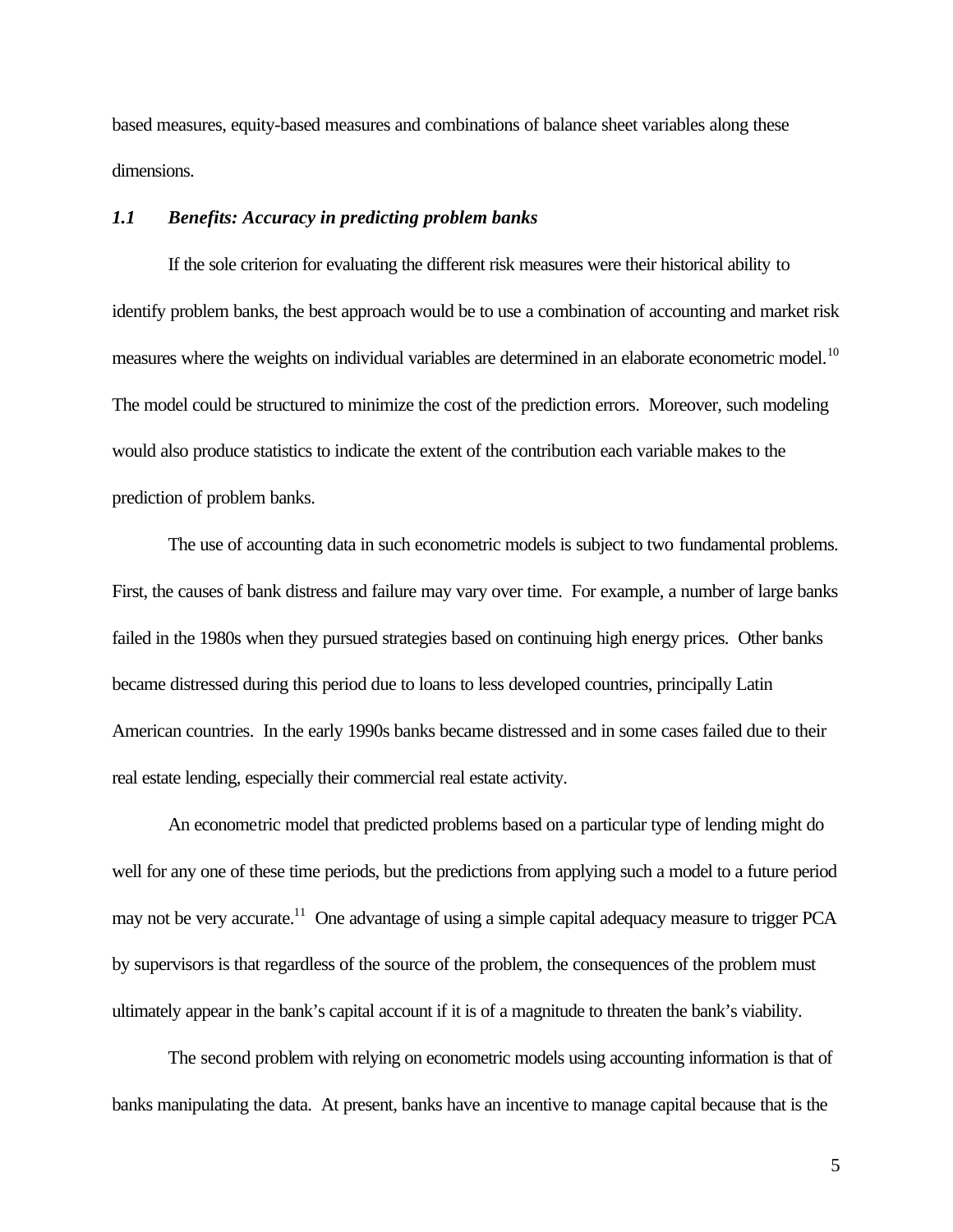measure used to trigger PCA. If banks know that other accounting variables also play an important role in PCA, they will have an incentive to manage those as well. For example, if a bank knows that nonperforming loan ratios are a key measure it has an incentive to work with borrowers before the loan becomes non-performing, or to shift the loan to its market risk portfolio to avoid having to classify it as non-performing.<sup>12</sup> As another example, supervisors often point to rapid asset growth as a signal of likely future problems. If this variable were important in the model, the bank would have an incentive to reduce its measured growth rate, perhaps by becoming more aggressive in selling off loans and emphasizing off-balance sheet activities.

Thus, the use of econometric models that rely on accounting variables are subject to manipulation by banks and forbearance by supervisors; the same problem that motivated Evanoff and Wall (2000a, 2000c) to look for a substitute for capital adequacy measures. Moreover, depending on their specification, these models may also have a tendency to "fight the last war" by identifying banks that would have gotten into trouble during the previous business cycle. Thus, any apparent superiority of econometric models in predicting the future problem banks based on historical accounting data may disappear if used for PCA in the future. In contrast, as noted above, market participants have an incentive to see through bank manipulation of accounting data to assess the true condition of the bank. Thus, the use of market signals extracted from debt yields, equity prices, or both has at least the potential to provide a superior risk measure for the purposes of PCA.

#### *1.2 Costs: Regulatory burden imposed on banks*

Although basing PCA on market signals is potentially a better way to deter forbearance, obtaining such signals is likely to impose more costs on banks than is relying on accounting data.<sup>13</sup> Almost all of the required accounting data are currently being reported to the federal bank supervisors.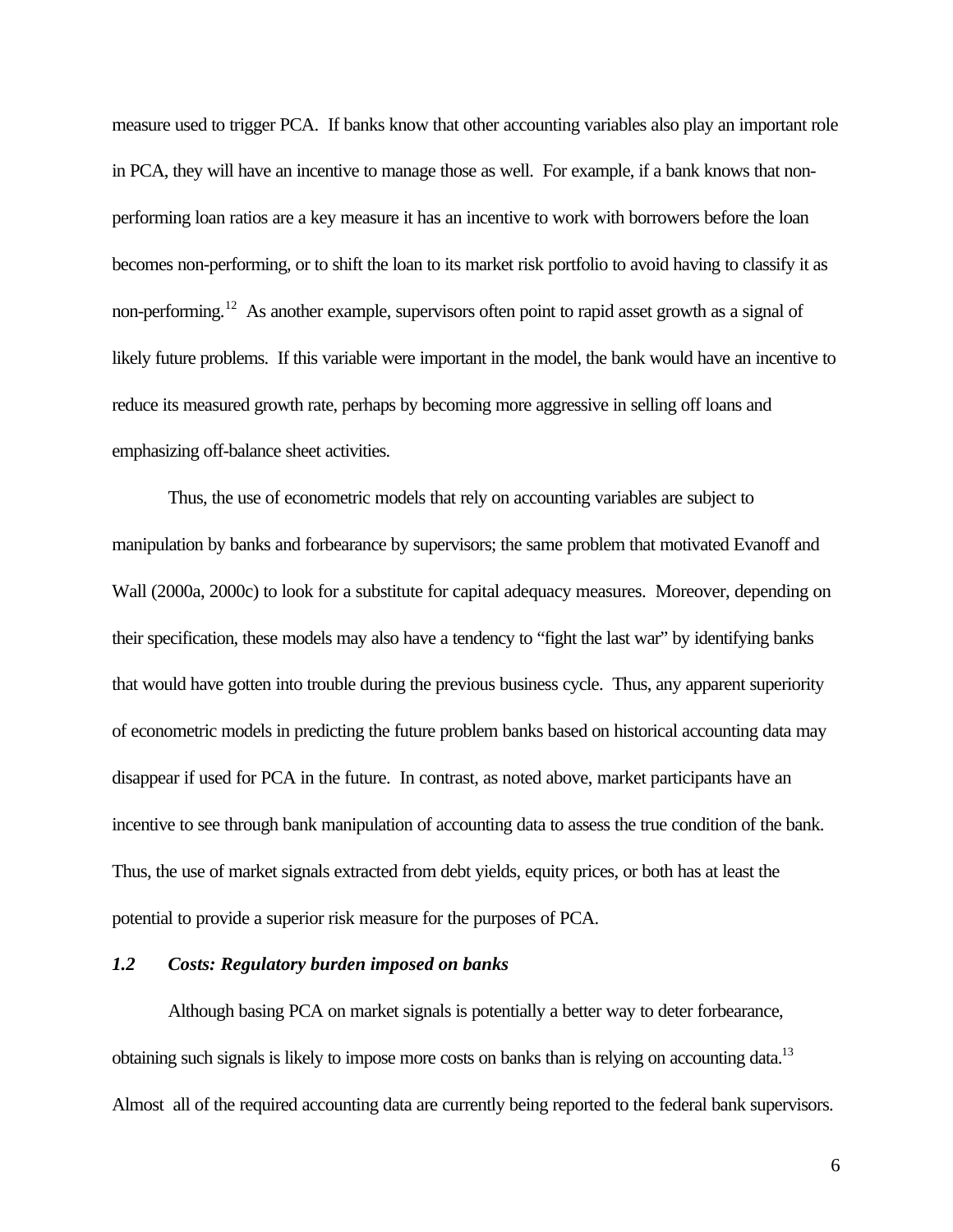Both sub-debt and equity prices may be more costly to generate because PCA applies to banks and not to the banks' holding company parents. Yet most publicly traded sub-debt, and virtually all traded equity, is issued by the parent holding company rather than the bank subsidiary. The bank's subsidiary could issue these obligations, but in most cases have not done so under the current system suggesting that bank issuance is perceived to be more costly than having the parent issue the obligation.

One potential solution to the cost issue would be to apply PCA to the holding company parent rather than to the bank subsidiary. However, PCA was initially applied to the bank rather than to the consolidated organization because bank deposits are insured, whereas holding company obligations are not. Expanding PCA to cover the entire holding company would require reversing the general philosophy underlying the recent Gramm-Leach-Bliley (GLB) Act which removed most of the barriers to bank affiliation with other financial services. One of the basic goals of the GLB Act was to allow nonbank financial firms, such as securities and insurance firms, to own banks without subjecting their entire operations to bank-like supervision. Thus, the Act allowed non-traditional financial activities to be conducted within a holding company framework and explicitly limited the ability of the Federal Reserve, the "umbrella supervisor," to supervise the nonbank parts of the organization. While the merits of the philosophy underlying the GLB Act may be debated, applying PCA to the holding company would require major changes in the supervisory status of holding companies; a change that would have to be justified in its own right.

An alternative means to address the cost issue would be to require banks to issue either subordinated debt or equity instruments from which market risk measures could be derived. Kwast et al. (1999) note that while banks sometimes issue publicly traded subordinated debt, most such issues are done by the parent. They report that the issues are made at the holding company level despite the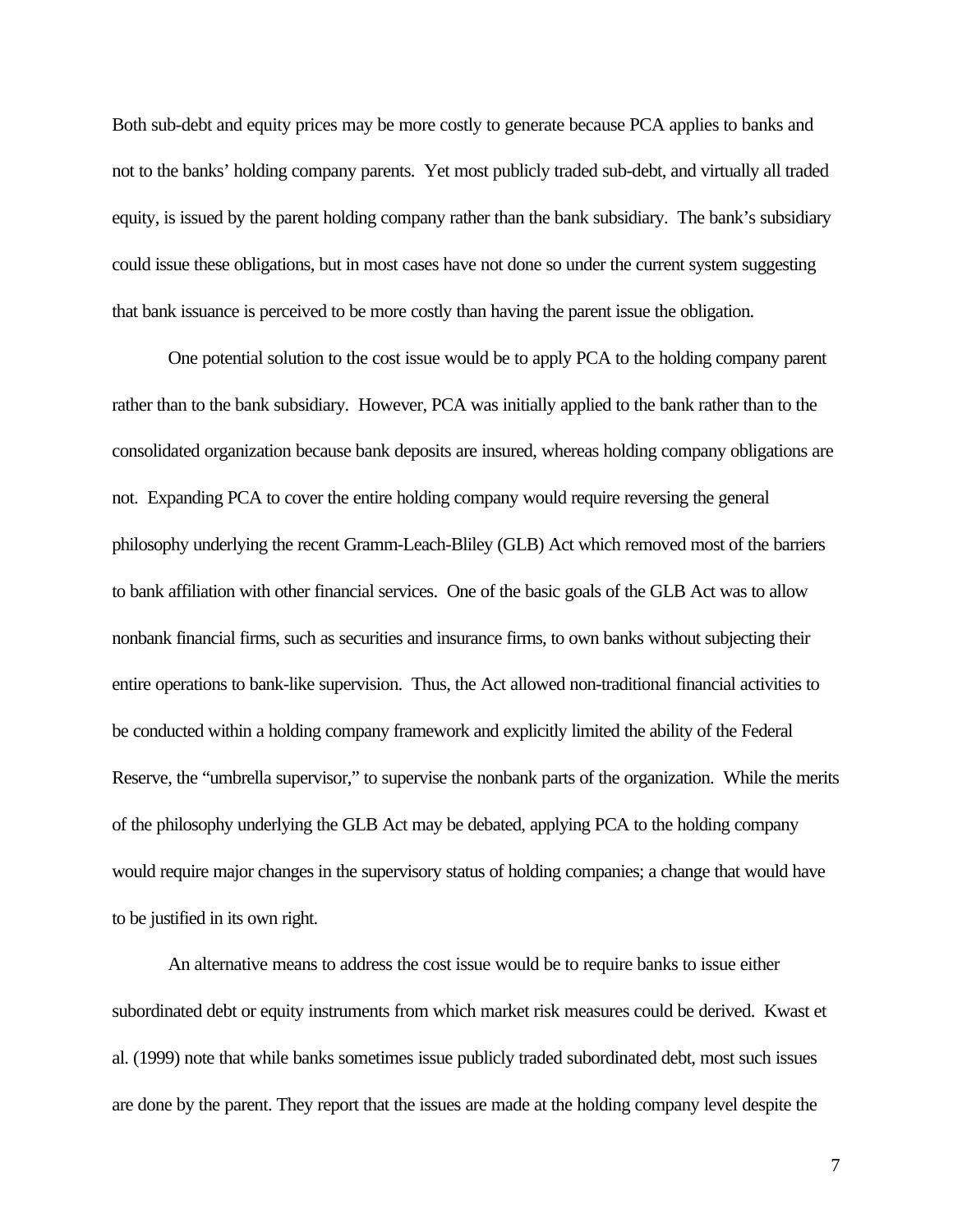fact that bank sub-debt issues typically sell at lower yields. The explanation provided by market participants to Kwast et al. (1999) for issuance at the holding company level is that doing so provides the parents more discretion in allocating the funds raised by the debt issue. Nevertheless, the fact that some banks issue sub-debt suggests that the cost difference between the two alternatives may not be  $\text{large.}^{14}$ 

Although some banks issue sub-debt, virtually no large bank subsidiary has publicly traded stock. We are not aware of any evaluation of why banks do not issue equity, but two related hypotheses are that minority shareholders would supply funds only at a reduced price to reflect the risk that the holding company would divert profits, and the holding company would be concerned that its efforts to exploit synergies may be hindered by minority shareholder law suits.<sup>15</sup> Either effect could discourage issuance at the bank level.

If one shareholder owns a controlling interest in a firm, but less than 100 percent of the equity, the shareholder has an incentive to divert profits to other firms in which he has a larger ownership stake. In a financial holding company this task would be facilitated by the common practice of organizing management structure around customer needs rather than legal charters. This style of organization allows the holding company to maximize the synergy gains from its different subsidiaries, such as by providing wholesale customers with one-stop shopping for deposit, loan, and investment banking products. However, this style also facilitates transfers of profits out of the bank. The holding company may use its allocation of revenue from bundled products, as well as its control over transfer pricing across subsidiaries, to shift profits from the partially owned bank subsidiary to the wholly owned nonbank subsidiaries. Minority shareholders may sue if they perceive that the banking subsidiary's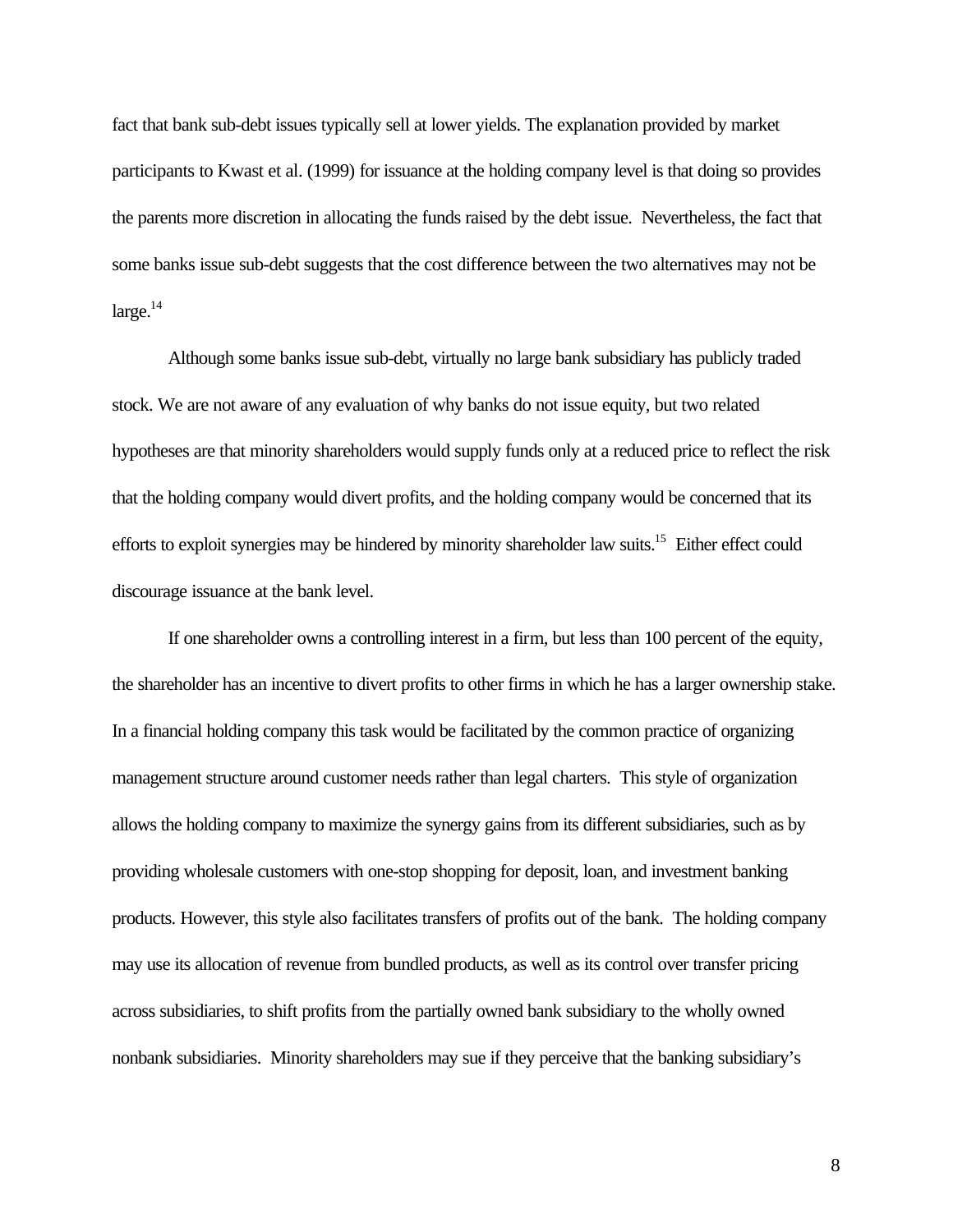management is not fulfilling its fiduciary responsibilities to all of the shareholders. However, such suits, and the threat of such suits, are likely to raise the cost of co-operation across affiliates.

#### *1.3 Evaluation of alternative risk measures*

A combination of accounting variables, equity returns and sub-debt yields are all possible supplements to the capital ratios currently used for PCA. If one's goal is to produce the single best measure of the likelihood of failure then a combination of these variables will almost surely dominate any individual variable. However, if the goal is to find a straightforward risk measure to supplement the capital ratio triggers in PCA in order to deter forbearance then other issues must be considered.

The reason for supplementing the capital triggers in PCA is that supervisors may forbear in forcing banks to recognize losses, with the consequence that the capital measures may be overstated. If the stakes are high enough, banks may also seek to manage other accounting variables, and if the supervisors chose to forbear then banks will not be discouraged from engaging in such management.

A second consideration in deciding on a market measure to augment capital triggers in PCA is the burden placed on banking organizations to generate the measure. The absence of publicly traded equity by bank subsidiaries suggests that the cost of requiring such issues may be significant and theory provides a good reason for believing that the costs would be high. The issuance of sub-debt by some banks and the above discussion suggests that the costs of requiring bank issuance of sub-debt may be significantly less.

Thus, sub-debt yield spreads seem to provide the single best opportunity in the foreseeable future to supplement the capital triggers in PCA. The problem with using accounting measures results from measurement error. Bank initiated, supervisory tolerated financial accounting statement management may create an inherent flaw in the use of these variables for PCA purposes. The problem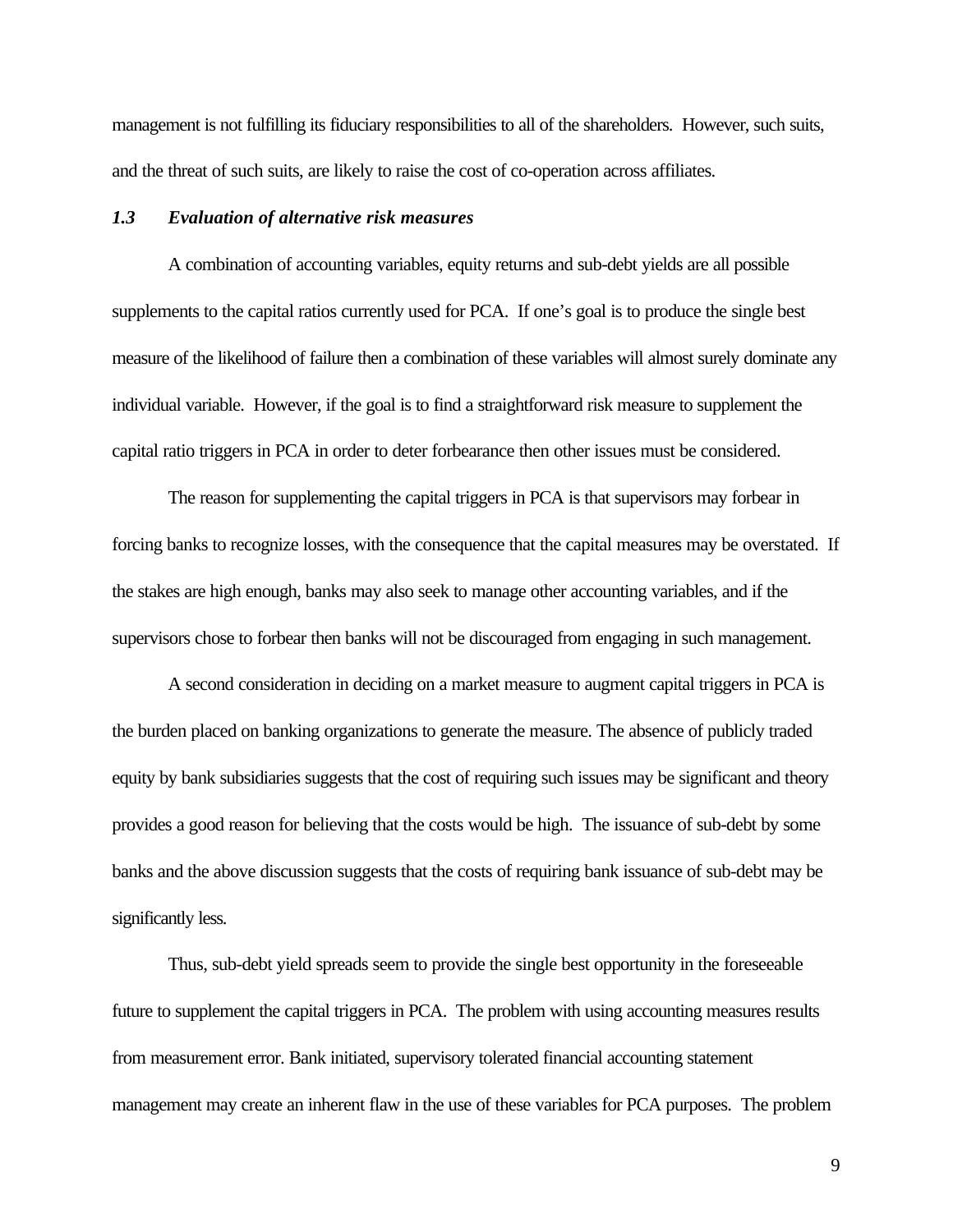of having holding companies issue minority shares in their banking subsidiaries results from the potentially high costs. While these issues may turn out to be less of a problem upon closer inspection, any attempt to force such bank issuance until the costs are better understood would seem ill advised.

#### **2. Empirical methodology and data**

#### *2.1 Methodology*

Our objective in this section is to empirically evaluate whether using market information embedded in sub-debt yield spreads could improve upon current procedures used for prompt corrective action. That is, can debenture spreads outperform the capital ratios that are currently being used to trigger bank supervisory action? Testing this does not require the development of a sophisticated, multivariate statistical model. While these models may add value to the supervisory process, for example, through scheduling examination resources, they may not be all that accurate in forecasting if the determinants of future bank problems differ from those of the past. Additionally, econometric models may be too complex and "black box" in nature to be readily understandable by relevant parties in the bank resolution process: e.g., elected officials, investors, and the courts. More fundamentally, it is not our objective to build a comprehensive failure prediction model, but rather to test the performance of sub-debt relative to the signaling measures *that are currently being utilized* to initiate supervisory action. Thus, as was done for prompt corrective action, our focus is on relatively simple uses of the capital and sub-debt yield spreads. However, even this approach results in a number of complications due mainly to the nature of the data.

One way of comparing the accuracy of the two signals would be to contrast the predictive accuracy of the two measures independently: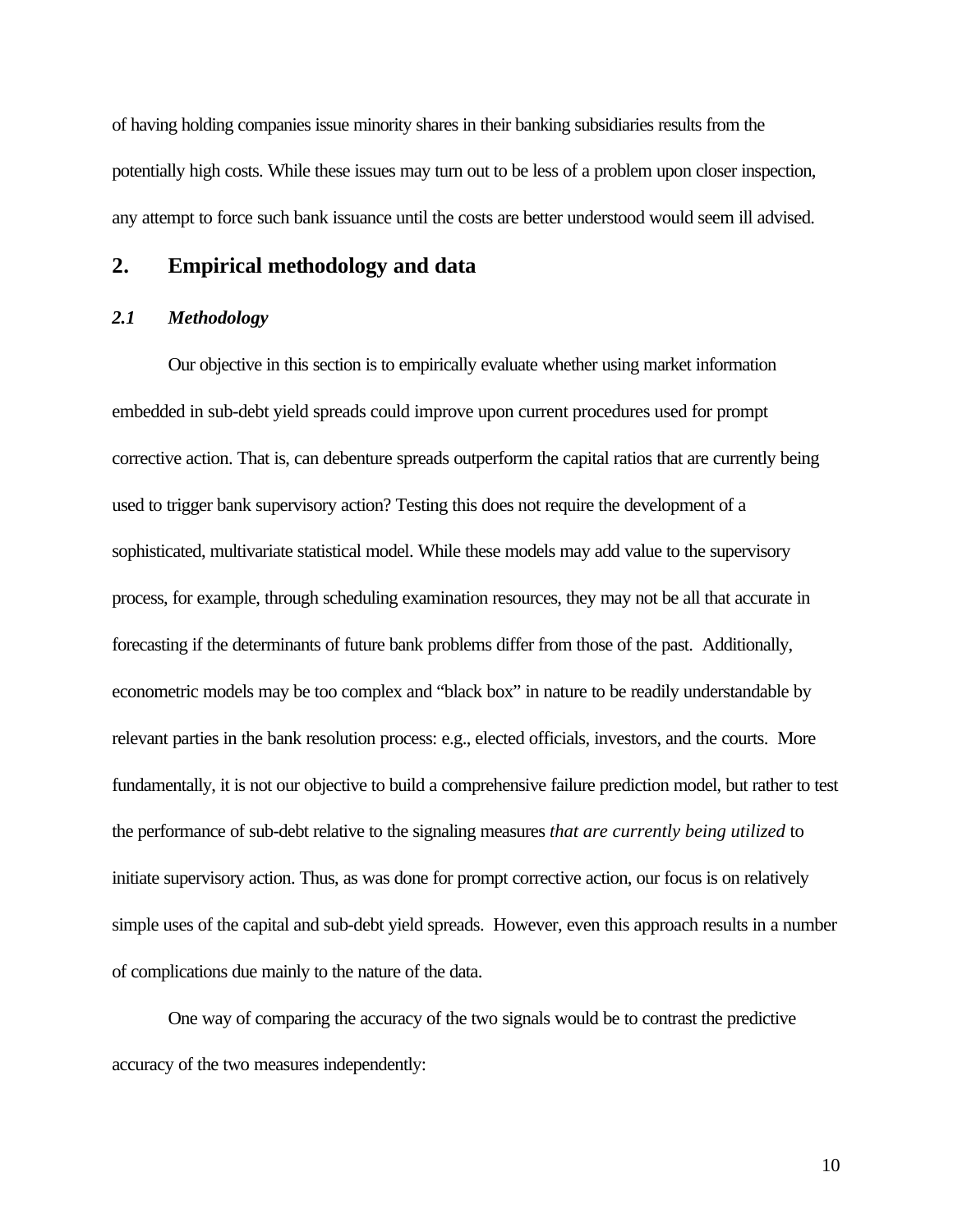$$
Riskt = a1 + bc (capital ratio)t-1 + ec
$$
 (1)

$$
Riskt = a2 + by (sub-debt signal)t-1 + ey
$$
 (2)

An alternative way to conduct the test is to include both measures as explanatory variables:

Risk<sup>t</sup> = 
$$
a_3 + g_c
$$
 (capital ratio)<sup>t-1</sup> +  $g_y$  (sub-debt signal)<sup>t-1</sup> +  $e_{cy}$  (3)

and to test the contribution of each risk signal. We use each approach.

Data complications arise from potential problems with all three variables in the model. Perhaps the most difficult issue is that of determining the accuracy of the risk signal realizing that none of the available risk measures are entirely free from error; even the decision to close an insolvent bank may be partially determined by other factors. As the risk measure used in this study we settle on the composite rating assigned to the debt issuer by its federal supervisor: the composite CAMEL for banks and the composite BOPEC for bank holding companies. The supervisory ratings have the advantage of being issued at relatively high frequency and being based on the most comprehensive public and private data available. Nevertheless, the ratings may contain both random error and systematic biases if supervisory forbearance is reflected in the ratings.

An additional measurement issue, and one that has received rather limited attention in the literature, concerns how best to extract the credit risk signal from sub-debt yields. The most common approach in existing empirical work is to adjust for the time value of money by calculating the spread between the yield on a sub-debt issue and the yield on comparable maturity Treasury obligations. Unfortunately, even if sub-debt yield spreads over Treasuries were the best risk measure during our sample period, they may not be in the future as the supply of Treasury obligations decreases. Therefore, in addition to evaluating the traditional spread over Treasuries, as a test for robustness and to capture any peculiarities associated with non-Government debt issues, we also conduct the analysis using the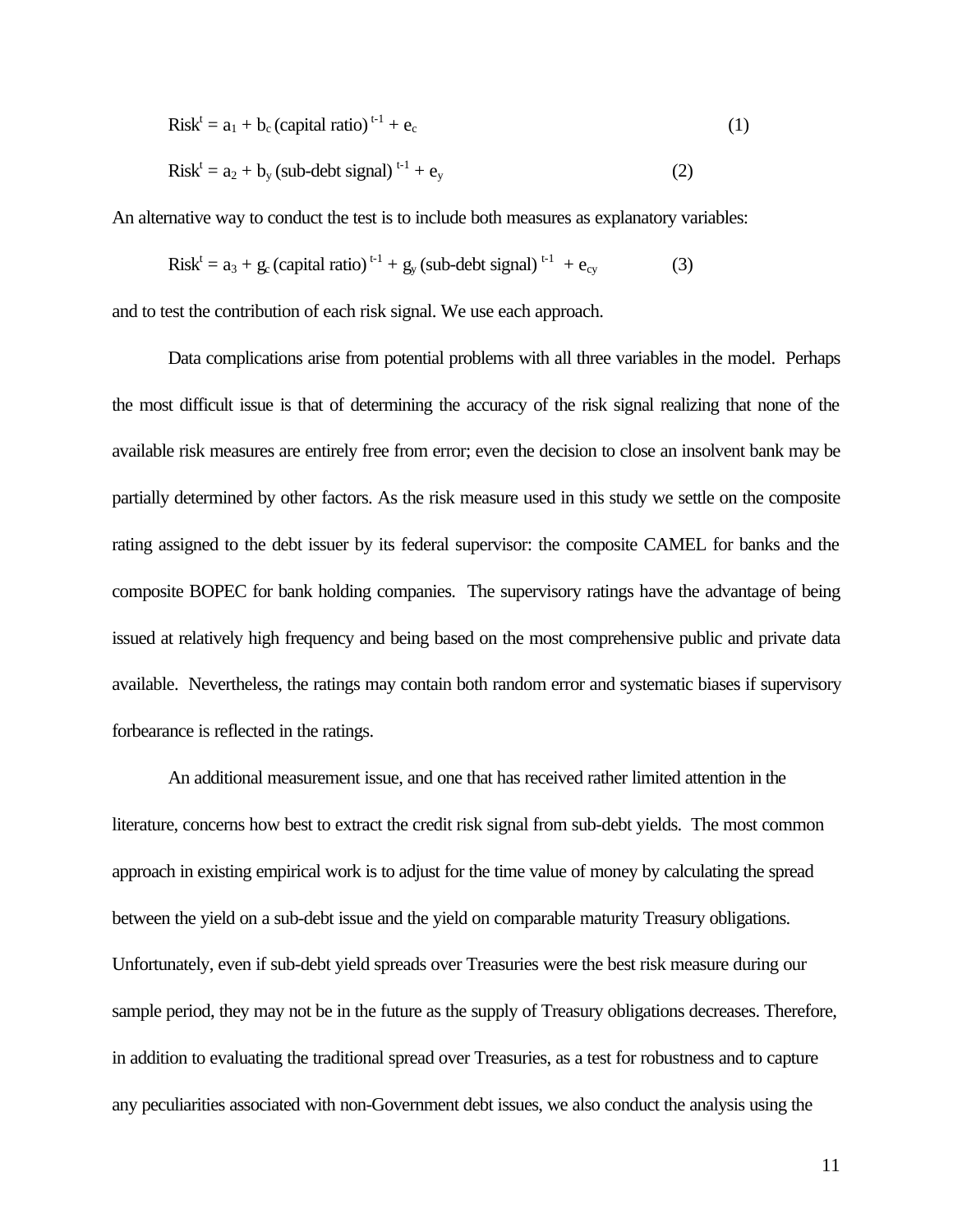yield spread over corporate bonds. We consider the bank debenture spreads relative to two categories of corporate bonds: Aaa bonds and, in line with the arguments of Evanoff and Wall (2000a), the lowest investment grade bond category (i.e., Baa).<sup>16</sup>

The obvious choice for the capital adequacy measure is the risk-based capital adequacy ratios. These have the virtue of having been internationally endorsed and currently being used as a measure in the regulations implementing PCA. An additional virtue is that the data for calculating the measure is readily available after 1994 for banks and can be estimated from Call Report Data for earlier years.

Thus, the hypothesis that more accurate credit risk measures may be extracted from sub-debt yields than from capital adequacy ratios is tested by evaluating the relative ability of sub-debt yields and risk-based capital measures to predict supervisory ratings. The form of these tests is dictated in part by the data. Supervisory ratings are most accurate at the end of an examination and existing evidence suggests that their accuracy tends to decline over time.<sup>17</sup> The financial data required to generate bank capital ratios are available on a quarterly basis and sub-debt prices (transactions or estimated) are available on a daily basis, but the daily changes in these prices are unlikely to be dominated by changes in credit risk considerations. Given the timing of the data, the empirical tests use the yield spreads and capital ratios as of the end of a quarter to predict the supervisory rating in the following quarter.

#### *2.2 Data*

The data are quarterly observations obtained from 1985 to 1999 from four sources. The subdebt yield data are from Bloomberg. The yield, when available, is obtained for each of the largest 100 banking organizations using the following process: 1) the largest outstanding bond issuance with pricing information on Bloomberg is identified, 2) that bond is tracked for the remainder of the sample, 3) however, if the initial bond matures during the sample period then data are gathered on a replacement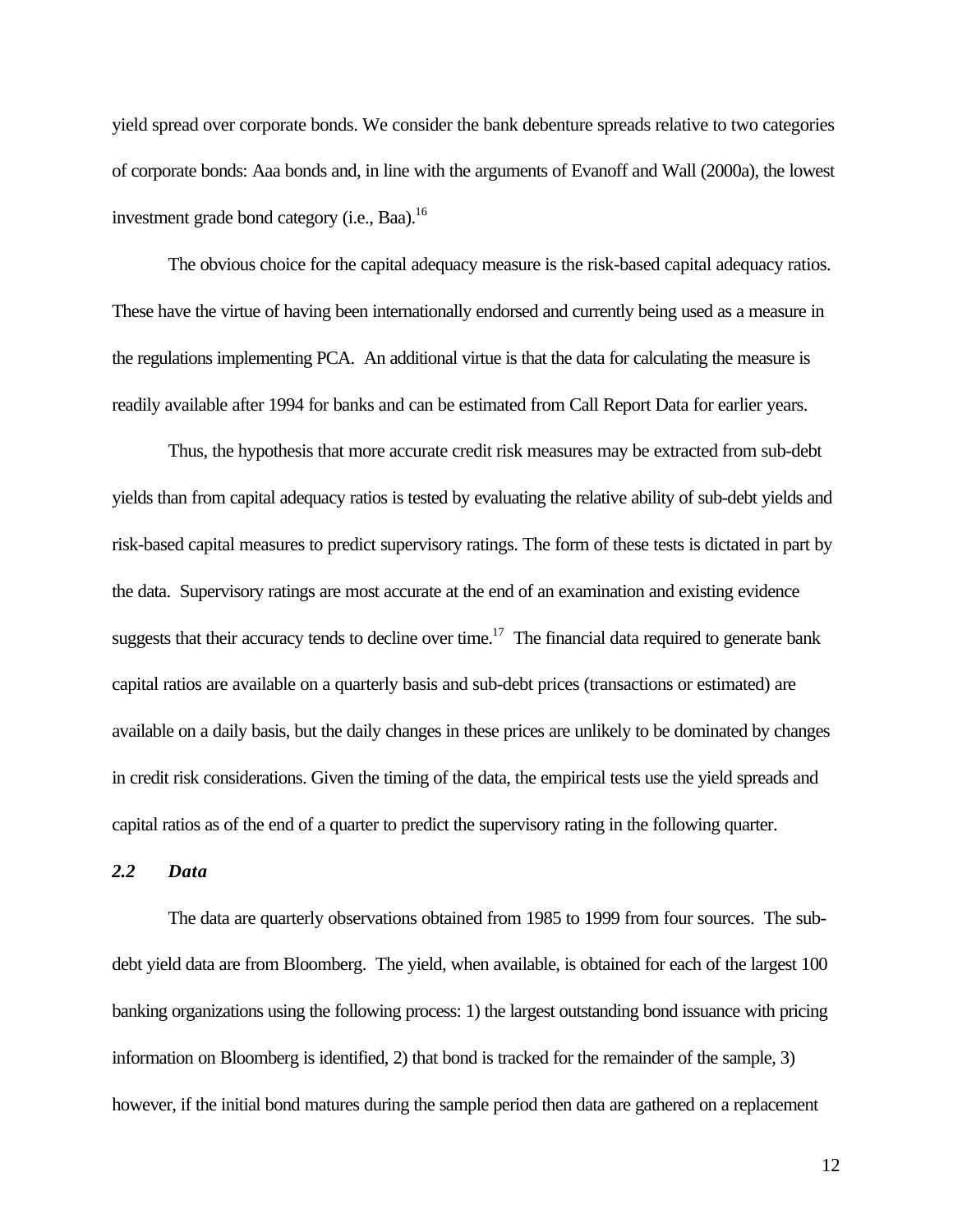bond issue (the largest alternative outstanding bond at the time the initial bond matures) and 4) data for the replacement bond are substituted for the initial bond starting from the issuance of the replacement bond. Yield data from the initial bond must be replaced with data from the replacement bond when the initial bond matures. However, we use data from the replacement bond starting when that bond is issued to reduce the potential problems associated with obtaining pricing data from the relatively illiquid market of maturing bonds and, hence, reduces the noise in the sub-debt yield spread signal. Indeed, Hancock and Kwast (2001) find that market liquidity is important in determining the information content of sub-debt spreads and that more recently issued bonds tend to be more liquid. When sufficient data are available, Bloomberg reports volume-weighted average transaction prices. When debt is not traded, or is thinly traded, "matrix generated" prices based on price quotes from informed market traders are reported.<sup>18</sup>

Yields on Treasury securities and corporate bonds are obtained from the data files at the Board of Governors of the Federal Reserve System's web site. Two risk measures are obtained from these data. The variable *Sub-debt spread over Treasuries* is calculated as the spread of each sub-debt issue over a comparable maturity Treasury security. Treasury yields are linear interpolations of the term structure across 3 month, 6 month, 1 year, 2 year, 3 year, 5 year, 7 year, 10 year and 30 year securities. The variable *Baa less Aaa yield* is the difference between the yield on Moody's Baa bond index and the Aaa bond index. The Moody's bond yield indices contain bonds of a variety of maturity. The variable *Baa less Aaa yield* may provide a measure of market illiquidity if during illiquid periods demand for higher quality bonds increases relative to the demand for lower quality bonds.<sup>19</sup>

The two other yield-spread variables are the spread of bank bonds over roughly maturitymatched corporate bonds rated either Aaa or Baa. Yield indices for Aaa and Baa bonds of various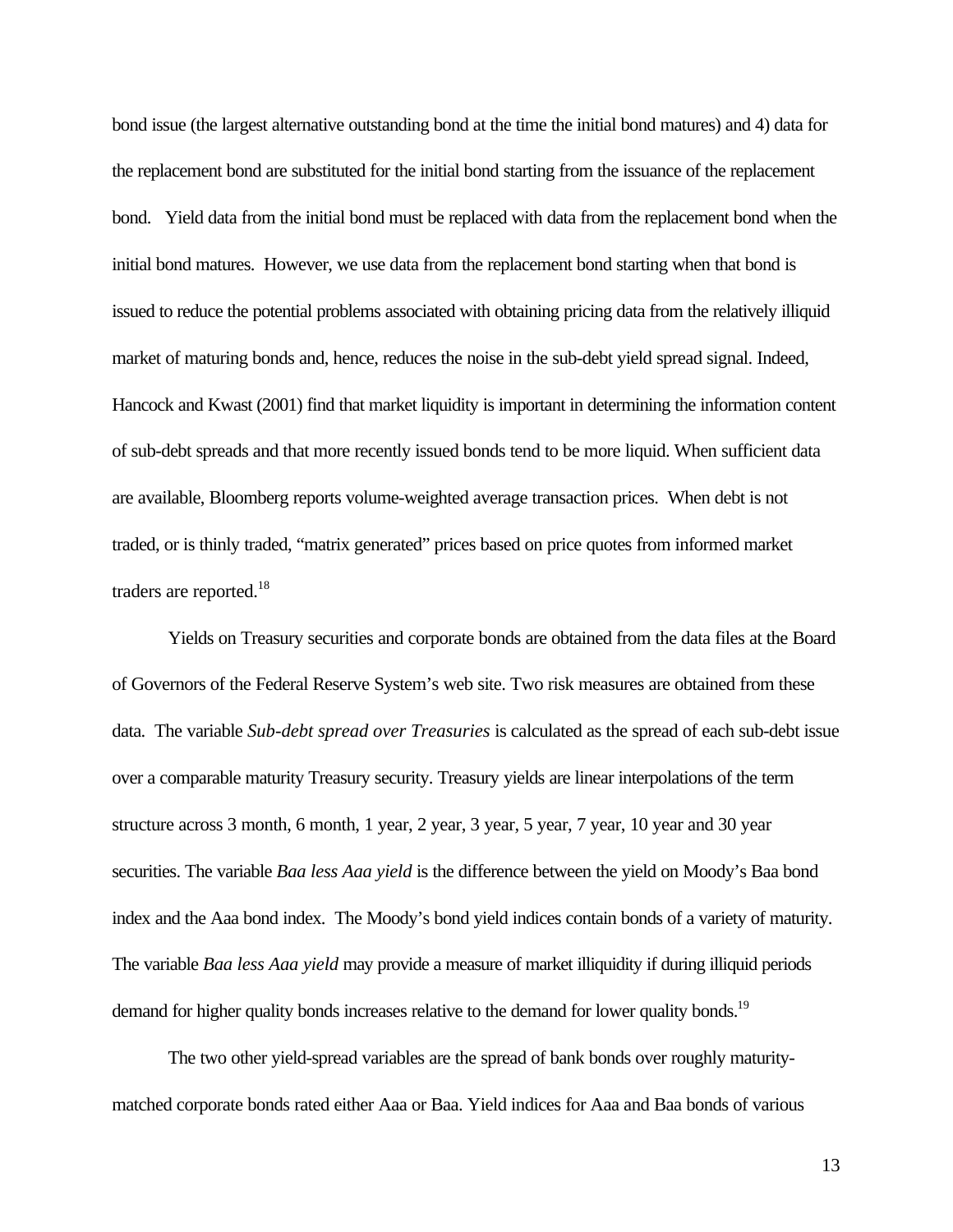maturities (1-5 years, 5-10 years, and 10 years or more) are constructed from the universe of banks in the Warga-Lehman Brothers Fixed Income Database, for the years 1990 and later.<sup>20</sup> Then the spreads, *Sub-debt spread over Aaa maturity-matched bonds* or *Sub-debt spread over Baa maturity-matched bonds*, are calculated by subtracting the maturity-matched corporate yield from the sub-debt yield.

The capital adequacy ratios are calculated from information on the Report of Condition data (Call Reports) filed by banks and Y-9 data filed by consolidated bank holding companies. The Call Reports did not provide the information required to precisely calculate the banks' risk weighted exposure under the risk-based capital requirements until 1994. Thus, we estimated the risk-weighted exposure using items available in the Call Reports over the earlier period. Four capital adequacy measures are generated: 1) *Total risk based capital ratio*, 2) *Tier 1 Leverage Ratio*, 3*) Tier 1 capital to risk-weighted exposure*, and 4) *PCA capital adequacy status*. The *PCA capital adequacy status* measure takes values from 1 to 5 depending on whether the bank is considered Well Capitalized, Adequately Capitalized, Under Capitalized, Significantly Undercapitalized or Critically Undercapitalized, respectively, under the PCA guidelines. This measure is of particular interest since it is the measure currently being used to trigger PCA.

The supervisory ratings are the composite CAMEL(S) rating for banks or the composite BOPEC rating for bank holding companies obtained from confidential Supervision Department data. Although most of our sample are holding companies (about 70% of firm-quarter observations) we use the more familiar term *CAMEL* as the variable name for the supervisory rating.

The full sample consists of 452 supervisory ratings assigned to banking organizations with outstanding subordinated debt issues. The full sample contains complete information for all variables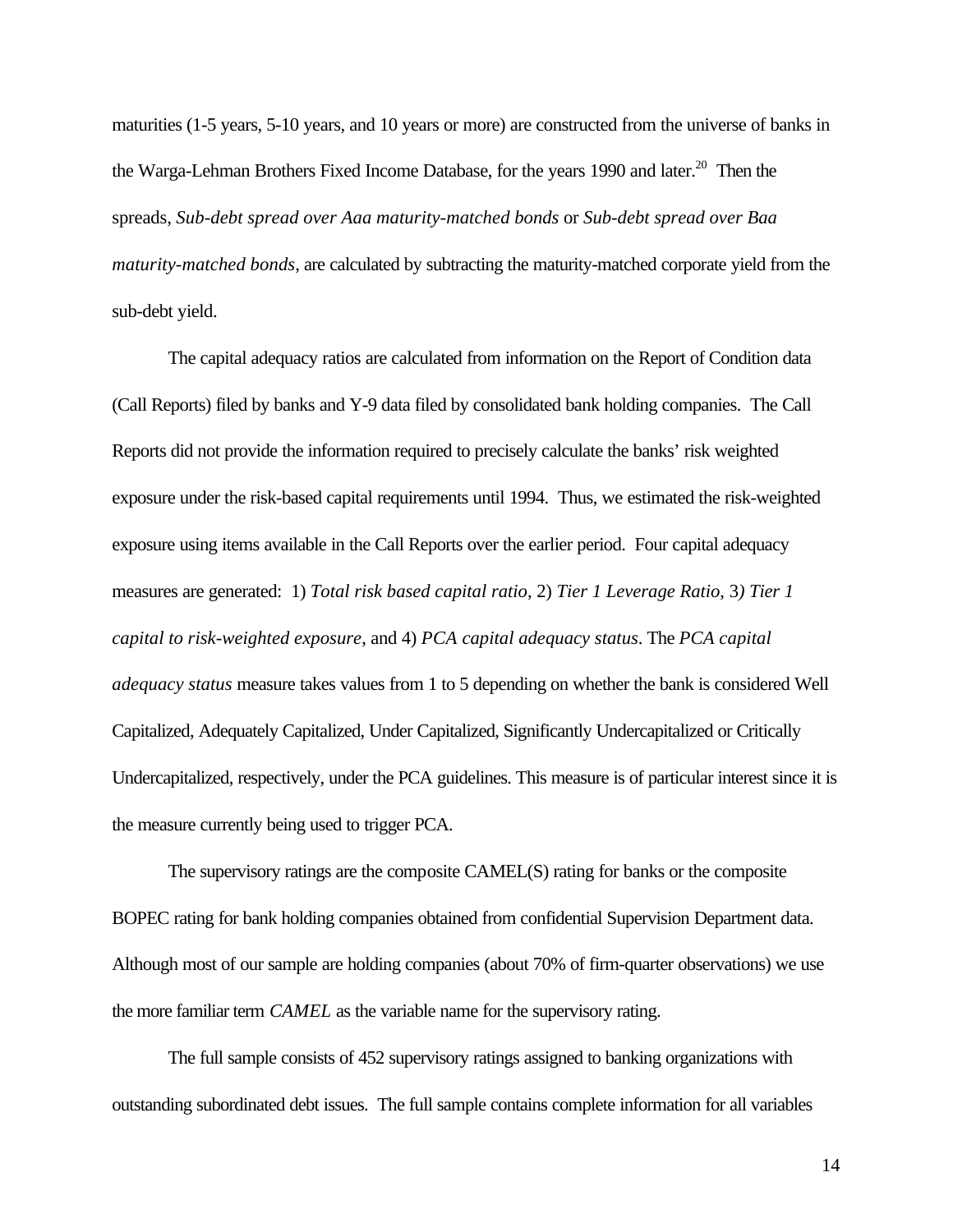except *Sub-debt spread over Aaa maturity-matched bonds* and *Sub-debt spread over Baa maturity-matched bonds*, which were not available prior to 1991 or after mid-year 1998. We also evaluate an alternative basis for the debt spread, using a subsample of 321 observations containing the bond spreads over Aaa and Baa indices. The number of banks rated 3 or lower falls from 13 in the full sample to 8 in the restricted sample.

#### **3. Empirical findings**

An important preliminary question is the extent to which the various risk measures convey different information. Table 1 provides Spearman rank order correlation coefficients in the upper triangle and Pearson correlation coefficients in the lower triangle to contrast, in a rather general and straightforward manner, the relationship between the *CAMEL*, debt spread, and various capital adequacy measures.

Using the Pearson correlations, as expected, the various capital adequacy ratios are closely associated with each other; the only exception being the *Total risk based capital ratio* and *PCA capital adequacy status*. However, given that both the *CAMEL* and *PCA capital adequacy status* variables are ordinal measures, the more relevant correlations are the Spearman rank order correlations that do not assume the variables are cardinal measures. The *PCA capital adequacy status* is still significantly correlated with both of the Tier 1 measures, but is still not closely associated with the *Total risk based capital ratio*. Apparently the Tier-1 equity capital requirement was generally more binding on the banks that issued sub-debt than was the total capital requirement. Spearman correlations with the bank risk measure (*CAMEL*) are somewhat mixed. *CAMEL* is significantly correlated with the *Sub-*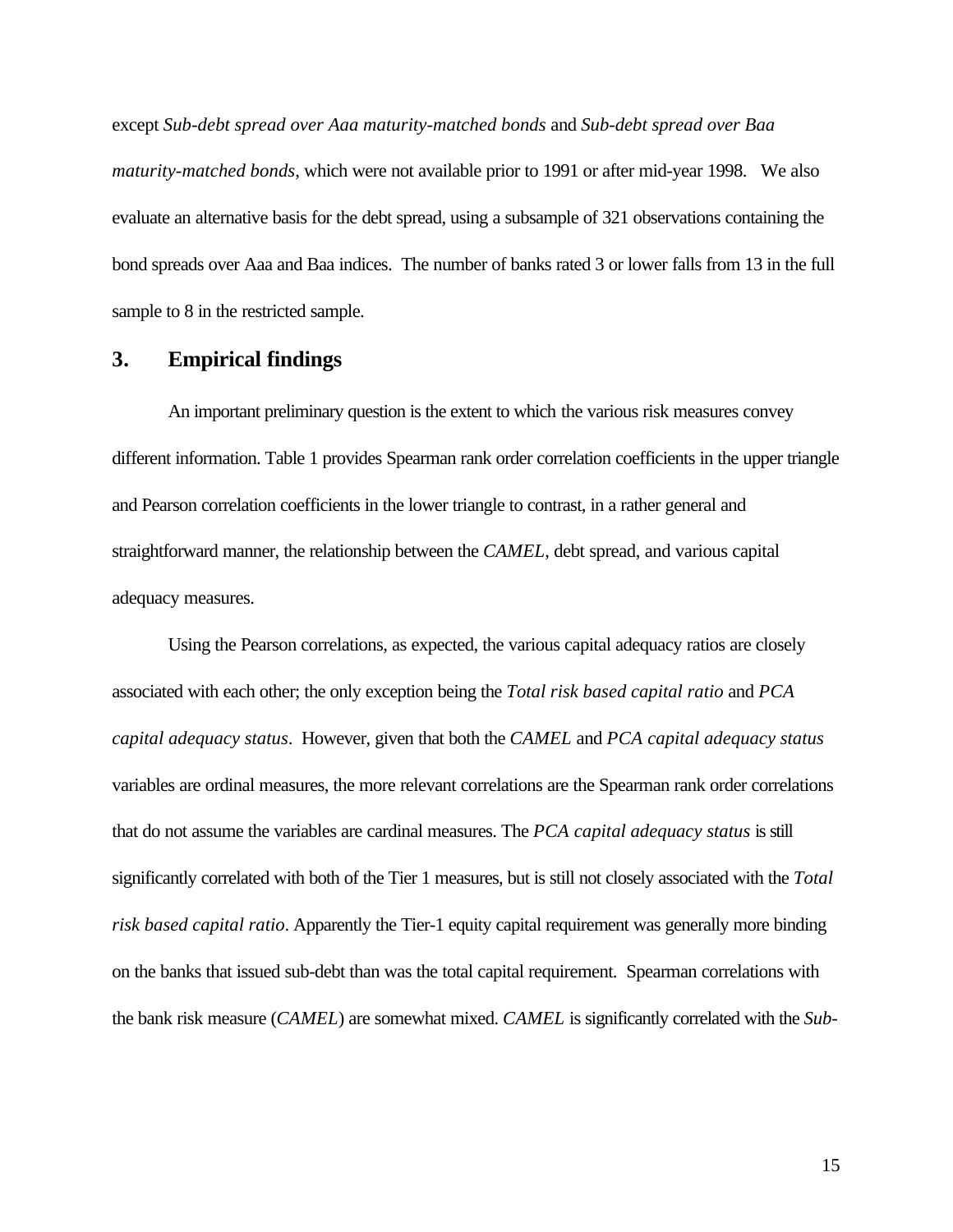*debt spread over Treasuries*, *Tier 1 capital to risk-weighted exposure*, and the Tier *1 Leverage Ratio*, but not with the *Total risk based capital ratio* or the *PCA capital adequacy status*.

Table 2 provides Spearman rank correlations for the various yield spreads used in the analysis. This includes sub-debt spreads over maturity-matched Treasuries as well as spreads over both maturity-matched and non-maturity-matched corporate bonds. Most of the spread measures are significantly correlated with each other although there are substantial differences in their association with the *CAMEL* measure. Somewhat surprisingly, with one exception, the *Sub-debt spread over Treasuries* is not significantly correlated with the capital measures using either correlation measure. Thus, generally, sub-debt spreads appear to contain different information.

Although the correlations provide some interesting insights, we may obtain more information using a binomial or multinomial choice model. For this purpose we estimate ordered logit models, thus assuming the cumulative distribution function to be logistic.<sup>21</sup> The first subsection below presents the logit analysis for a binomial choice model based on supervisors categorizing banks as either problem banks (*CAMEL* = 3, 4 or 5) or high-rated banks (*CAMEL* = 1 or 2). The second section summarizes results from multinomial choice models using the full range of *CAMEL* ratings. Within each section we present results based on both the full sample with all of our observations and the more restricted sample that contains only observations for which we have spreads over maturity-matched Aaa and Baa indices.

#### *3.1 The binomial choice model: the full sample*

While using the full range of *CAMEL* values has the virtue of exploiting all of the information in the data, it also has an important disadvantage in evaluating alternative risk signals for use in triggering supervisory discipline. The overwhelming majority of the banking organizations in our sample, 439 of 452 organizations, were rated 1 or 2 by the supervisory authorities. Thus, the estimation results from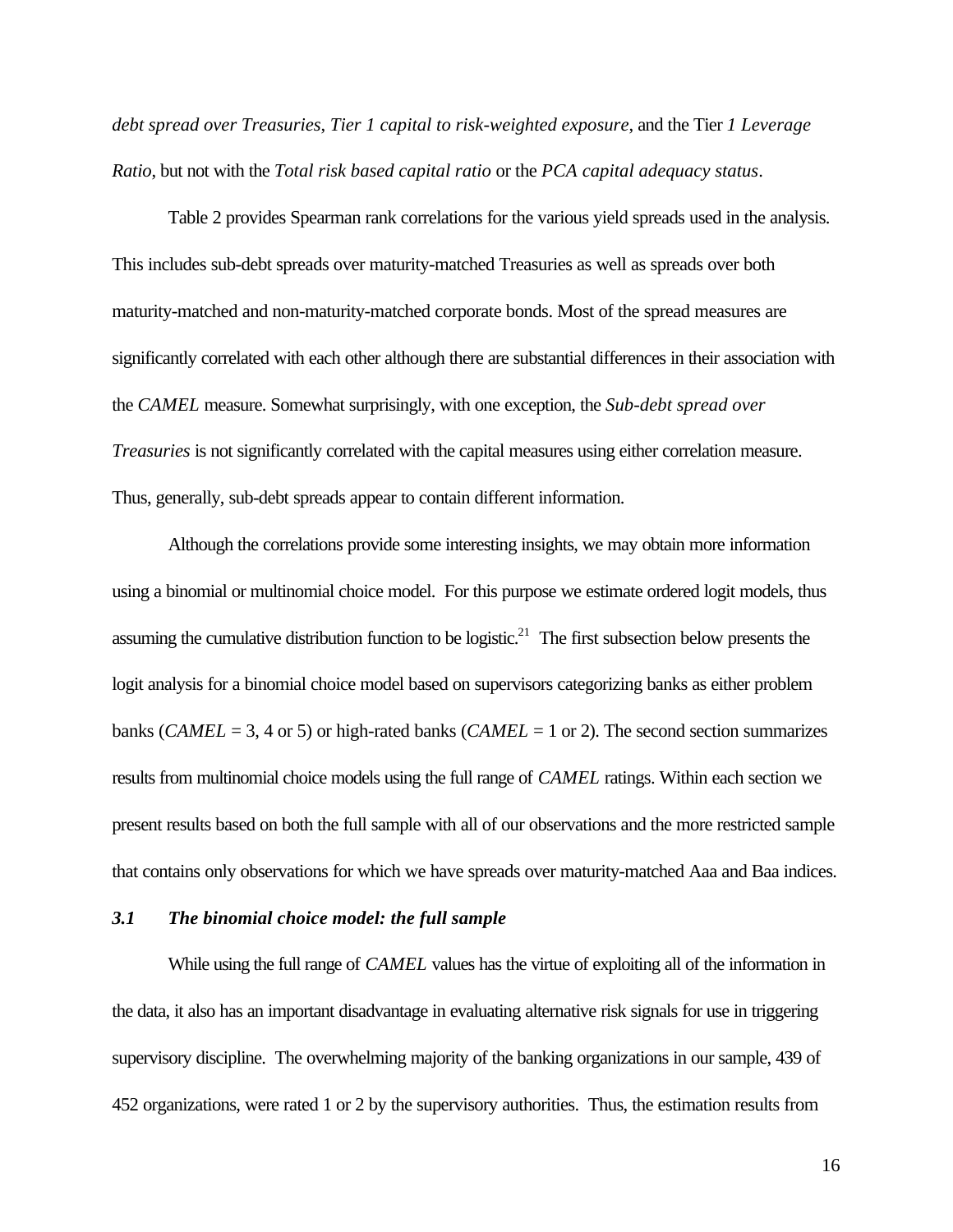using a model to estimate the full range of *CAMEL* values is necessarily going to place great weight on separating the 1 and 2 rated banks. However, the supervisors rarely discipline banks rated 1 or 2, and seldom distinguish between them over safety and soundness concerns. Thus, in this part of our analysis, banking organizations rated 1 or 2 are combined into a single, "high-rated" category to focus on the relative ability of the sub-debt spread and various capital measures to predict banks that should be disciplined. The appropriate form of supervisory discipline is likely to be more severe as the rating falls from 3 to 4 and from 4 to 5. Thus, ideally we would like to retain the 3, 4 and 5 ratings as separate categories. However, given the small number of banks rated 3 and 4, and the absence of 5 rated banks in our sample, we combine the 3 and 4 rated banks into a single "low-rated" category. Thus, if all the regulators are interested in is categorizing banks into two broad groups instead of the finer breakdown, this analysis will capture the potential of the predictive power of alternative explanatory variables within that framework. To test this power we run a number of simple models with each of our predictive variables.

The results from the binomial models are presented in Table 3. Single variable models are presented in the first five columns where *CAMEL* ratings are related to the predicting variable values in the previous period. For example, in column 5 of Table 3 the sub-debt yield at the end of the previous quarter, *Sub-debt spread over Treasuries*, is shown to be positively related to the *CAMEL* rating, and the associated p-value indicates that the parameter estimate is highly significant. Similarly, the criteria for assessing the fit of the model, the Chi-square for covariates and the associated p-value indicates that significant information is being added by inclusion of the spread.

The results are not as good for the single variable models using the current prompt corrective action categories, *PCA capital adequacy status*, or alternative measures of capital adequacy (columns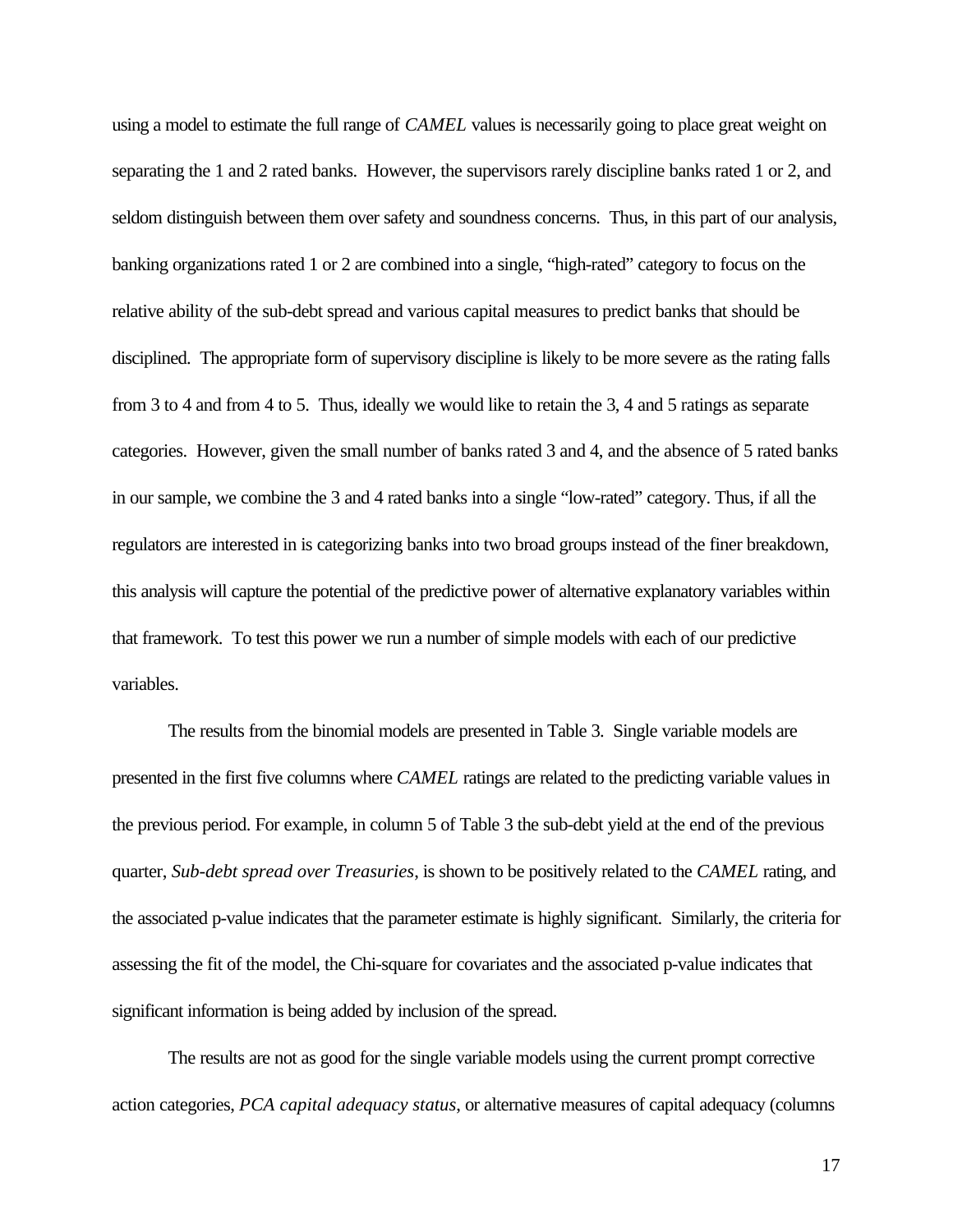1-4). While *PCA* c*apital adequacy status* comes in significant at the 10% level in Table 3, the model fit criteria (Chi-square for covariates) indicates that inclusion of this variable adds to the fit of an intercept-only model only at the 10% level of significance. In fact, at the 5% level of significance, the only capital variable in Table 3 that performs statistically significantly better than the intercept-only model is the *Tier 1 Leverage Ratio*. <sup>22</sup> Table 3 also presents evidence on the impact of including alternative capital measures along with the sub-debt spread (columns  $6-9$ ).<sup>23</sup> The results suggest that with the possible exception of the *Tier 1 Leverage Ratio*, little additional information is being added by including the alternative capital ratios. Although *PCA capital adequacy status* is significant at the 10% level, it appears to add little predictive power.<sup>24</sup> This weak performance suggests that *PCA capital adequacy status* is not very effective in signaling troubled banks prior to intervention by the supervisors.

At the bottom of each column in the tables is a measure of the correlation between the observed and predicted probabilities of the dependent variable. This correlation index is based on the number of concordant, discordant and tied pairs. Concordance is calculated by first taking all pairs of observations with different rankings. In Table 3, for example, these pairs would consist of each of the high-rated banks (ratings of 1 or 2) being paired with each of the low-rated banks (ratings of 3 or 4). A predicted event probability is then obtained for both observations, say the probability of being lowrated. If the observation that has a low rating has a sufficiently higher probability of being rated as such then the rankings are concordant. If the high-rated bank observation has a higher probability of being low-rated then the observations are discordant. If the probabilities of the low- and high-rated banks are sufficiently close then the pair is categorized as a tie.<sup>25</sup> A summary correlation index, the Goodman-Kruskal Gamma index, is also included for use in making comparisons across models. Generally, the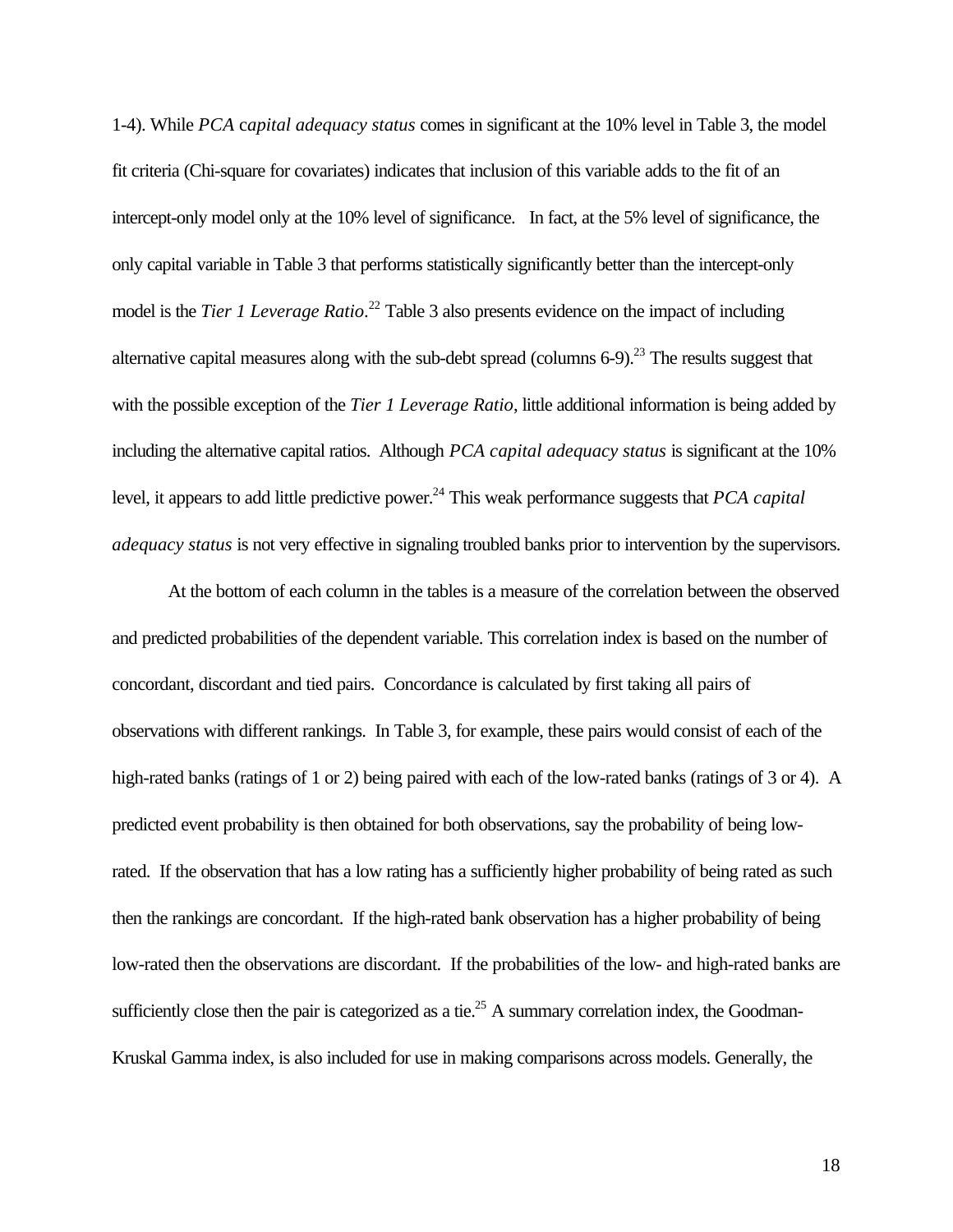index approaches one as the number of discordant observations goes to zero, and zero as the number of concordant and discordant observations becomes equal.<sup>26</sup>

Of the single variable models presented in Table 3, the one using sub-debt spreads has the highest concordance; and once again the Tier-1 leverage measure is the best performing of the capital measures. Although the "percentage correct" is high for *PCA capital adequacy status*, the high level of "tied" observations suggests the model is not very confident of its assignment of individual observations and the low percentage of correct 3-4 classifications suggests the model is doing very poorly in identifying problem banks. Values for the Gamma index also indicate that the sub-debt spread model is superior to those using alternative capital measures. While the Gamma value is relatively high for the *PCA capital adequacy status* model, the measure is somewhat misleading as it is calculated ignoring the "tied" observations which constitute the bulk of the observations. With the possible exception of the single variable *Tier-1 leverage* model, the rather low concordance found using the alternative capital measures raise concerns about their usefulness to foresee future problem banks.

The logistic models also correctly identify over one-half of the low-rated banks in all of the models that include *Sub-debt spread over Treasuries*. But even in these models there is still a large fraction of banks being misclassified. More problematic, with the possible exception of Tier-1 leverage measure, the models with single variable capital measures do a relatively poor job of capturing the lowrated banks. However this raises an interesting point in deciding how to weight the classification errors. We have estimated the relationship between the alternative risk measures and the *CAMEL* ratings and used those estimates to predict the probability of a bank receiving a certain rating. If one wanted to decrease a particular type of prediction error, for example, supervisors may be more concerned about 'missing' troubled banks, then they could alter the critical probability value to capture more of the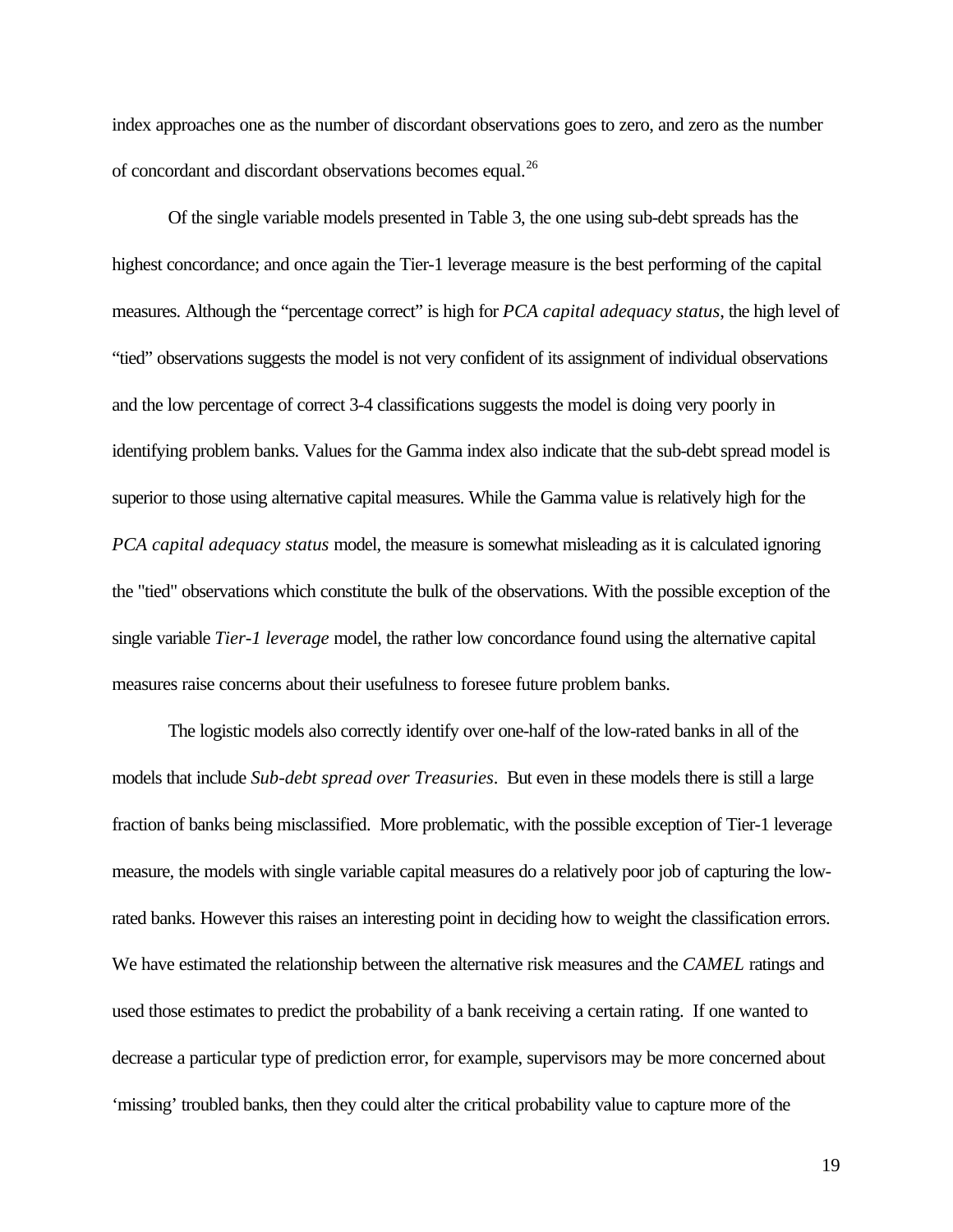targeted firms. There is an obvious tradeoff, however, in that more of the alternative misclassifications would occur. As we stated earlier, our purpose is not to develop a comprehensive bank failure model, but rather to compare the relative predictive power of sub-debt versus capital adequacy models using the same predictive criteria. Based on these criteria, the sub-debt-based models seem to dominate most of the capital-based models; particularly the *PCA capital adequacy status* measure actually being used today.

### *3.2 The binomial choice model: the restricted sample with spreads over corporate bond yields*

Using the restricted data set permits the analysis to be extended to look at spreads over Aaa and Baa bonds of roughly comparable maturity. A basic finding from the results presented in Table 4 is that based on measures of concordance or the ability to predict poor-rated banks the *Sub-debt spread over Baa maturity-matched bonds* is a slightly better predictor of bank risk than is the corresponding spread over Aaa bonds.<sup>27</sup> Therefore, in the discussion that follows we emphasize the results found using the spread over the Baa bond. As with the larger sample and the more traditional yield spreads discussed above, the *Sub-debt spread over Baa maturity-matched bonds* is also significant in explaining risk differences and when used as a single variable model correctly predicts bank risk in a manner similar, or perhaps slightly superior, to that found using alternative debt spreads. However, the results in the second column show that *Baa less Aaa yield* (the difference between the yield on Baa and Aaa rated debt) enters statistically significantly and improves the predictive accuracy of the model—albeit, not the ability to predict problem banks. The statistically significant positive coefficient on this variable suggests a higher probability of banks being down-rated when overall market risk is high. The results from combining the capital adequacy variables with the debt spreads are consistent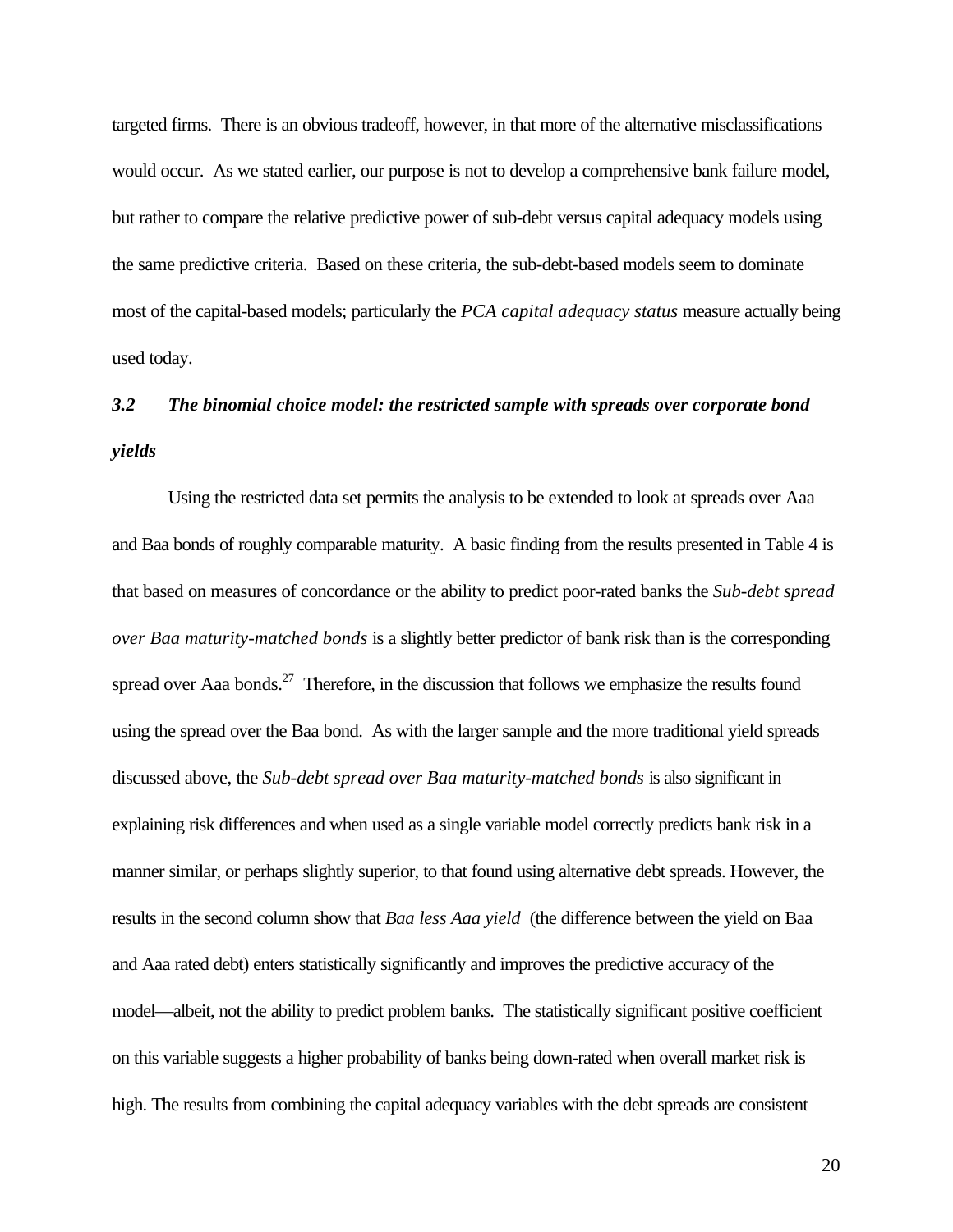with those obtained using the spreads over Treasuries; i.e., only the *Tier 1 Leverage Ratio* is statistically significant when included as an explanatory variable with *Sub-debt spread over Baa maturity-matched bonds*. Moreover, the combination of the *Sub-debt spread over Baa maturitymatched bonds* and *Baa less Aaa yield* appears to be substantially better than the combination of *Subdebt spread over Baa maturity-matched bonds* and the *Tier 1 Leverage Ratio* in terms of the Gamma measure.

#### *3.3 Tests for robustness*

We have tried to keep the specifications relatively simple, since the current procedure used to initiate supervisory action is tied to a relatively simple model. However, concerns about data quality lead us to conduct a number of robustness checks with alternative subsamples and yield spreads. Since the "CAMEL" data can be obtained from either the bank or the holding company, depending on where the debt is issued, we account for potential systematic differences by including a binary variable to account for this difference. The coefficient was not significantly different from zero in any of the auxiliary runs and none of the basic results reported above were affected by the inclusion of this variable. Additionally, to see if market disruptions may affect the analysis we allowed for varying effects through time by introducing fixed time effects. The fixed effects have relatively little impact on the findings. Across the various specifications, the time effects are insignificant for most years except for 1992 when the results indicate that ratings are systematically higher. None of the other variables or the basic results of the analysis are significantly affected by the inclusion of these time variables. We also generated estimates excluding matrix-generated prices; a price generating practice somewhat common for certain infrequently traded issues. Again, the basic findings were not affected. Finally, we reestimated the models for which the results are presented in Table 4 using spreads based on non-maturity-adjusted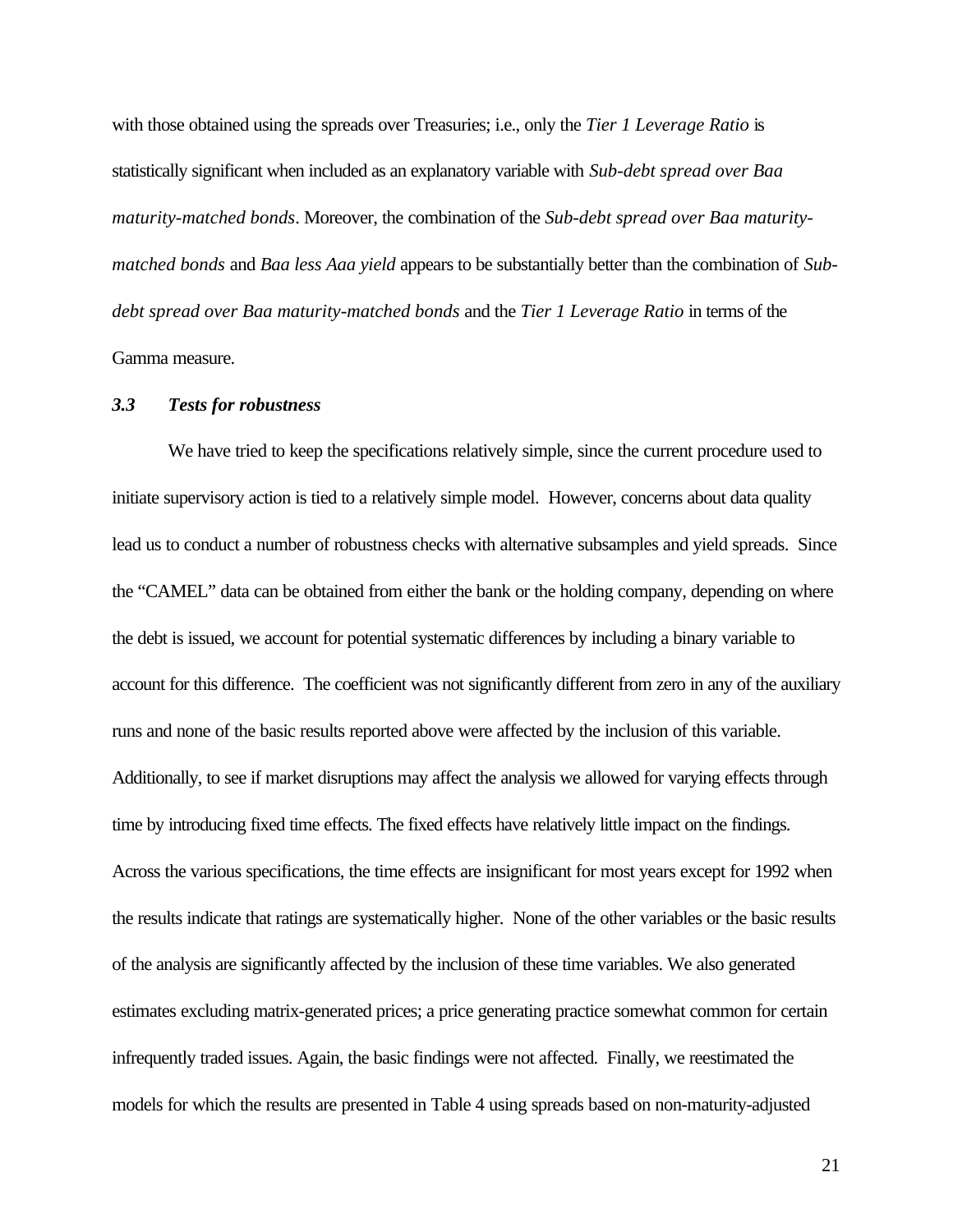corporate bond yields (i.e., *Sub-debt spread over Baa non-maturity-matched bonds* and *Sub-debt spread over Aaa non-maturity-matched bonds*). This basis for calculating the spread is generally thought to be inferior to the maturity-adjusted measure and could perhaps result in relatively large random error in the estimated spreads. However, this is one additional piece of information that we evaluate to see if we find significant differences in the estimates. While the estimates obviously differed for the non-maturity-adjusted yield spreads, the basic findings remained unchanged. Thus, the findings discussed above are relatively robust to changes in model specification.

#### *3.4 The multinomial choice model*

We next report, in more summary fashion, the findings based on the full range of *CAMEL* ratings. That is, we estimate ordered logit models based on all the *CAMEL* ratings instead of just the "good-bank" and "problem-bank" categories. Based on this ordering we again run a number of relatively simple models to evaluate the marginal impact of debt spreads relative to that of the alternative capital adequacy measures. These results are presented in Table 5 and are summarized below.

Generally the results are similar and sometimes stronger for the full set of *CAMEL* ratings. The variable *PCA capital adequacy status* is insignificant, but the other three capital adequacy measures are statistically significant. The debt spread, *Sub-debt spread over Treasuries*, always enters significantly whether in a single variable model or in conjunction with the other explanatory variables, whereas the single variable models using the alternative capital adequacy measures typically perform less satisfactorily. What is most revealing from the single variable results is the poor performance of the capital adequacy measure used for triggering prompt corrective action (column 6). Not only do the criteria for measuring model fit indicate that the measure adds very little to an intercept-only model, but the concordance measure indicates that the model was essentially unable to distinguish between banks in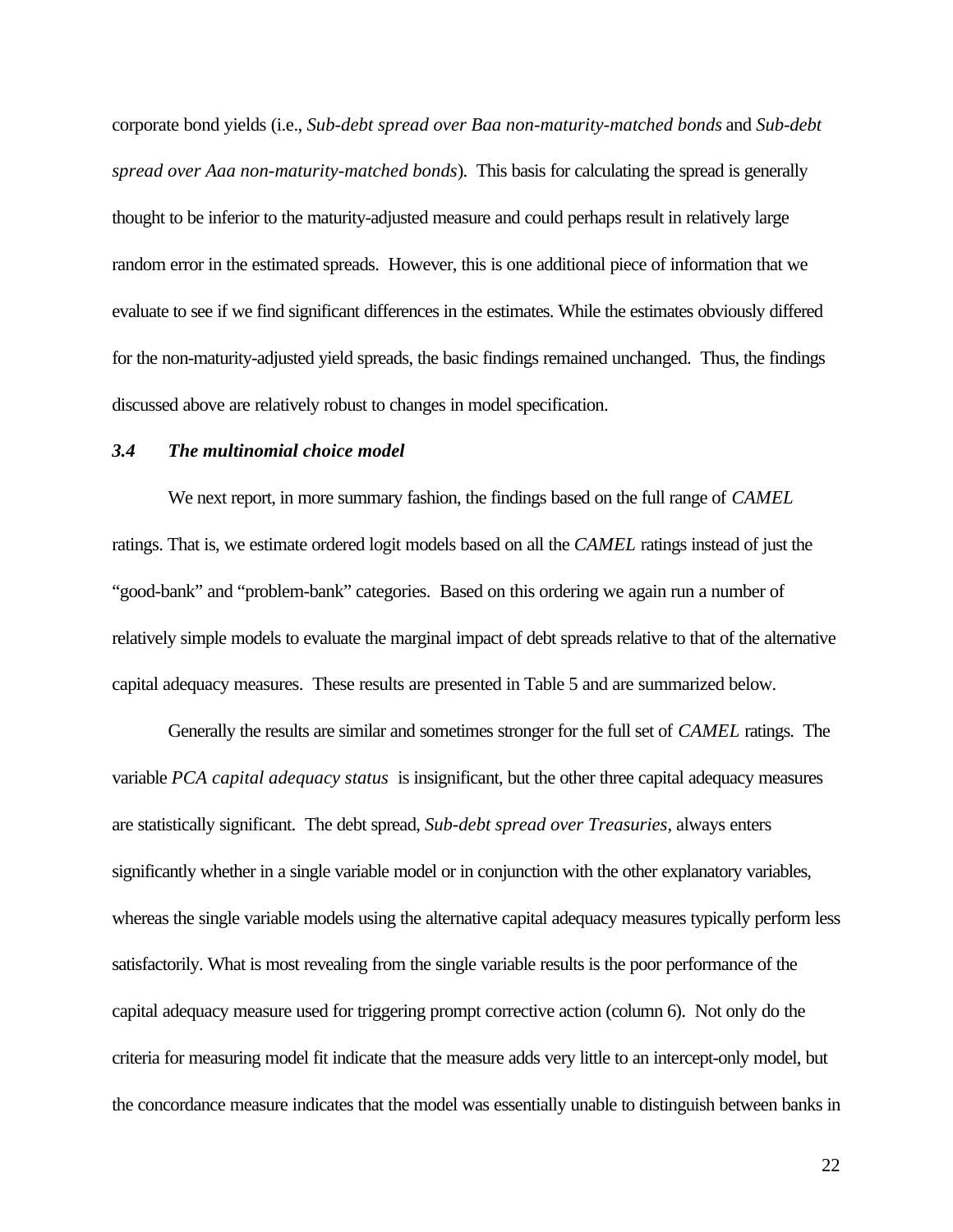the various risk ratings. However, while the single variable models for the alternative capital ratios (columns 7-9) do not fit the data as well as does the sub-debt spread, each variable is significant in explaining variations in the bank risk measure.

When the alternative capital ratios are used as additional explanatory variables along with the sub-debt spread they add relatively little to the predictive power of the model (columns 2-5). However, again, the most glaring result from the analysis is the relatively poor performance of the capital adequacy measure presently used to trigger prompt corrective action.

Finally, using the restricted data set permits analysis of the more detailed *CAMEL* ratings to be extended to look at spreads over Aaa and Baa bonds of roughly comparable maturity. The logit results from this analysis are not presented in the tables but may be summarized as follows. As with the binomial logit results, the spread over Baa rated bonds again produces more accurate predictions than does the spread over Aaa rated bonds. The logit results also show that the variable *Baa less Aaa yield* is statistically significant in models with *Sub-debt spread over Aaa maturity-matched bonds* and in models with *Sub-debt spread over Baa maturity-matched bonds*. The capital adequacy variables, except *PCA capital adequacy status*, did about as well as the combination of the *Sub-debt spread over Baa maturity-matched bonds* and *Baa less Aaa yield* in terms of statistical significance and predictive accuracy. *PCA capital adequacy status* was statistically insignificant with very low predictive accuracy

#### **4. Conclusion**

As banking organizations have become more complex, greater reliance on market discipline has become attractive to many policy analysts. Although additional market discipline could be obtained in a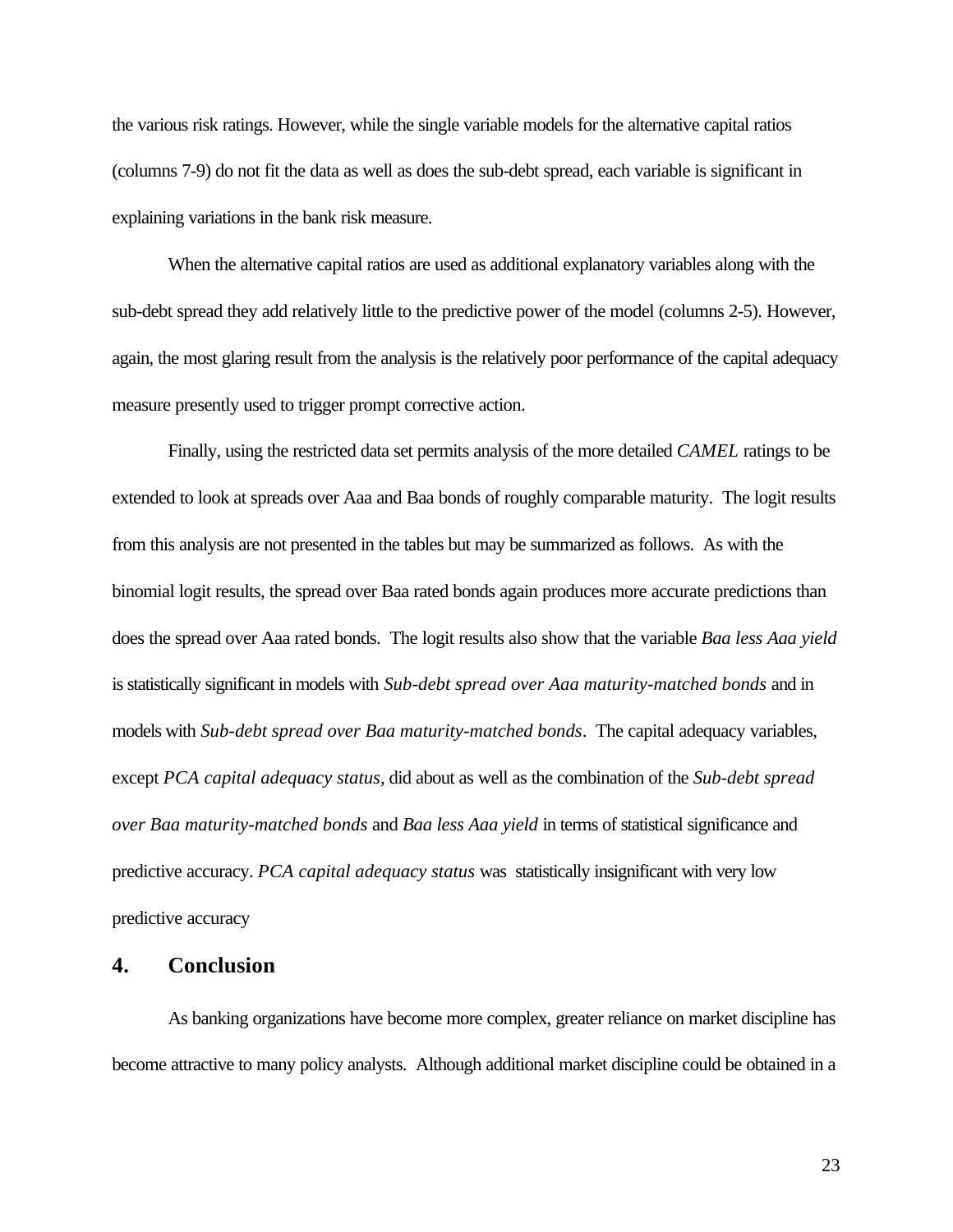variety of ways, increased reliance on subordinated debt has attracted considerable interest because sub-debt is widely perceived to be outside the federal safety net. This paper focuses on one way in which sub-debt may help generate increased discipline: using risk measures obtained from sub-debt pricing to trigger supervisory action. In particular, the PCA provisions of the FDIC Improvement Act of 1991 already use bank capital adequacy ratios to trigger supervisory action, and some recent proposals recommend that sub-debt yields also be used as triggers for PCA. This paper provides an empirical evaluation of the absolute and relative accuracy of the risk measures derived from capital adequacy ratios and sub-debt prices.

There is no error free measure of the true riskiness of a banking organization. The measure used in this study is the examiners' overall rating of each banking organization's financial condition; termed the BOPEC rating for bank holding companies and the CAMEL rating for banks. The tests evaluate the ability of four capital adequacy measures and sub-debt yield spreads at the end of a quarter to predict the rating that will be assigned by the examiners in the following quarter. The purpose in predicting supervisory ratings using lagged capital adequacy ratios and sub-debt yields spreads is to reduce the extent to which the capital and sub-debt measures are merely reflecting the findings of the bank examiners.

The results suggest that sub-debt yield spreads do as well or better at predicting supervisory ratings than any of the capitalization ratios. This result satisfies an important pre-requisite for using subdebt as a PCA trigger. In part, this result is obtained because most of the capital measures, including the risk-based measures, were poor predictors of future supervisory ratings. Indeed, the results suggest the surprising result that a bank's capital adequacy status under PCA in one quarter is virtually uncorrelated with the examination rating that the bank will receive the next quarter.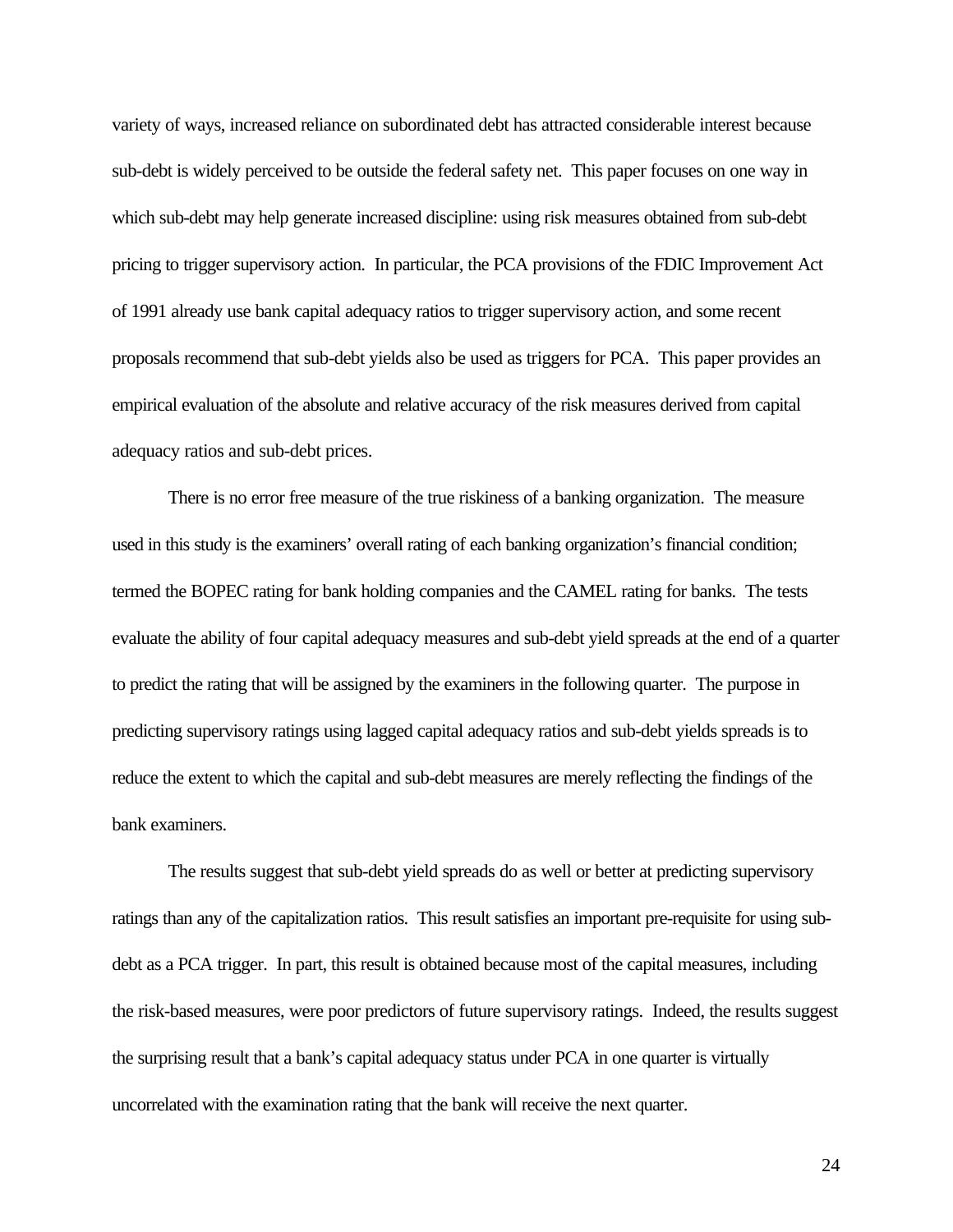Sub-debt yield spreads are not significantly better than one of the capitalization ratios, the Tier-1 leverage ratio. However, when the bank examination ratings are divided into two categories, high-rated and low-rated banks, both of these risk measures misclassify a large fraction of the observations. Whether the current proposal to improve the capital adequacy measures--the Basel Committee on Bank Supervision internal models proposal for risk measurement--would result in a significant improvement in practice almost surely cannot be evaluated using these tests for many years to come.<sup>28</sup> Moreover, Evanoff and Wall (2000b) argue that the Basel proposals may create an incentive for banks to systematically underestimate their risk exposure. On the other hand, practical opportunities may exist for improved measures of sub-debt yield spreads both now and in the future. One direction for improving upon a potential sub-debt risk measure would be to better match sub-debt issues with corporate bond indices of comparable maturity, e.g., calculating a yield spread using a sub-debt issue with seven years to maturity and a portfolio of Baa corporate bonds with seven years until maturity. Another direction, as suggested by Hancock and Kwast (2001) would be to collect improved measures of sub-debt prices and yields. This may be done in part, as they show, by judicious choice of bonds and data sources. Finally, it may also be the case that *if* a sub-debt proposal is adopted then changes in the marketplace will lead to better pricing. More regular and possibly more frequent issues might lead to greater market depth. Moreover, the increased supervisory attention to sub-debt yields may lead to greater transparency of transaction prices.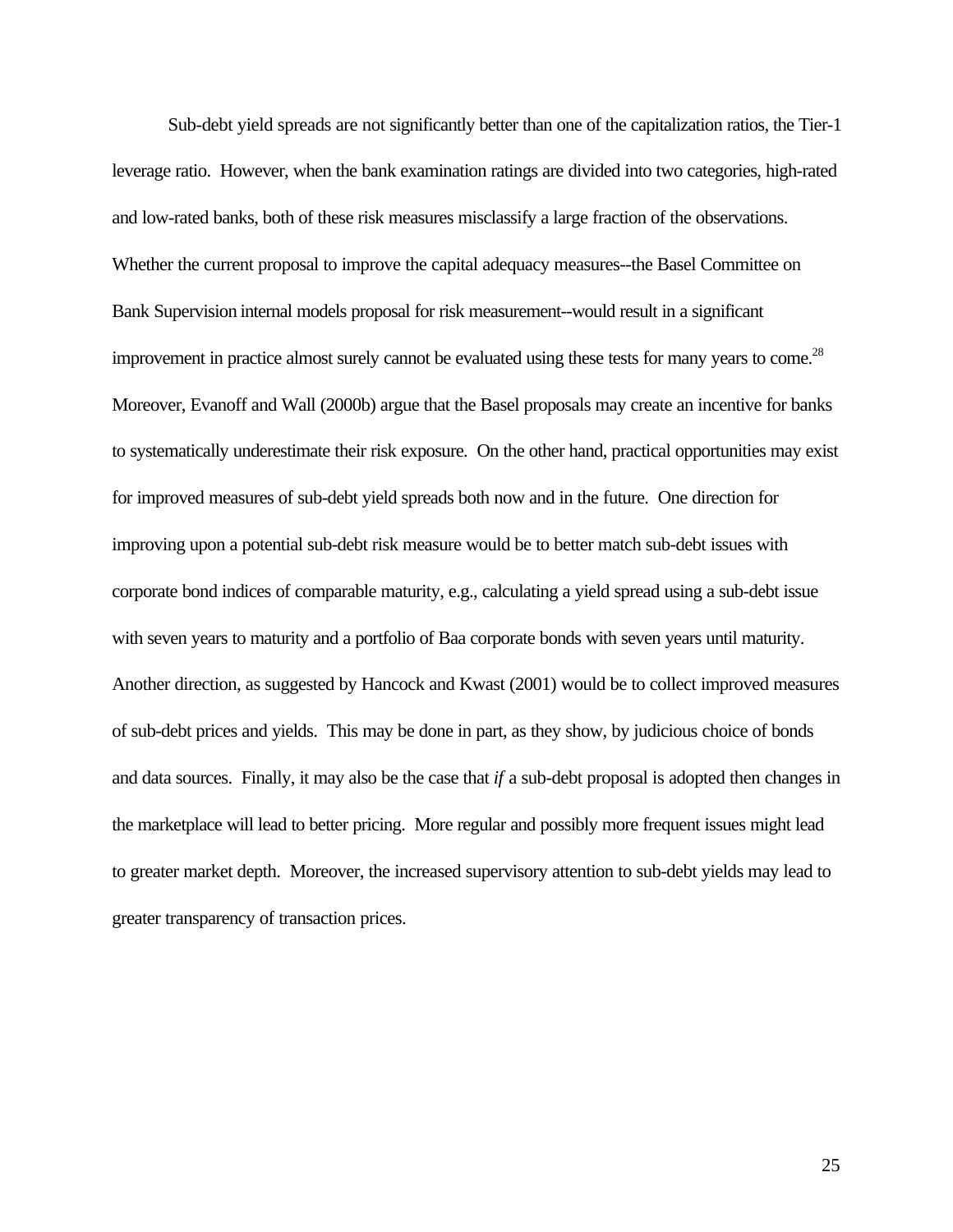#### **Endnotes**

 $\overline{a}$ 

<sup>1</sup> The prompt corrective provisions are in Section 131 of the Federal Deposit Insurance Corporation Improvement Act of 1991 and they are codified at 12 U.S.C. 1831o. The federal bank regulatory agencies have each adopted regulations to implement PCA. For example, the Federal Reserve's implementation may be found at 12 C.F.R. 208.40-45. PCA is based on an earlier proposal called structured early intervention and resolution (SEIR) by Benston and Kaufman (1988).

<sup>2</sup> White (1997) advocates the use of market value accounting (MVA) as the solution to the problems of using GAAP. While MVA may reduce some of the problems, it may only exacerbate others. For example, MVA would make the measurement of capital even more dependent on the judgement of bankers that do not want to be disciplined, and on supervisors that may be hesitant to impose discipline.

 $3$  Kane (1985, chapter 4) documents the extent of the mismeasurment of changes in asset values due to interest rate movements in the thrift industry over the 1970s and early 1980s.

<sup>4</sup> A variety of recent papers have discussed the potential for increased reliance on sub-debt to discipline banks including Benink and Schmidt (2000), Calomiris (1997, 1998), Ferguson (1999), Kwast et al. (1999), Meyer (1999), and Moskow (1998). The use of sub-debt yield spreads as a trigger for PCA is endorsed by the U. S. Shadow Financial Regulatory Committee (2000). Evanoff and Wall (2000a, 2000c) provide a specific proposal on how the signals from sub-debt markets may be used as supplements to the existing capital ratios used in PCA.

<sup>5</sup> Indeed, Benston and Kaufman (1998) find that losses have been imposed.

<sup>6</sup> One example in which examination findings may become known is in cases where the supervisors delay assigning a *CAMEL* rating if they find problems. However, to the extent this exists, it most likely results in a bias toward finding a relationship between risk and the capital measures. This results because as the supervisors 'work' with the problem bank they most likely require adjustments to loan loss allocations, to asset valuations and to the resulting capital ratios. When the rating is assigned, it comes after the adjustments when the capital measure should more accurately reflect the true condition of the bank. Similarly, to the extent that the financial data have been revised there exists a potential bias in favor of the capital ratios. The financial accounting reports filed with the bank supervisors are revised after the initial filing if deficiencies are found in the original data. Gunther and Moore (2000) evaluate the impact of changes in reported accounting information on the accuracy of models designed to provide an early warning of impending problems at the bank. They find that the use of revised data does significantly improve the predictive ability of these early warning models. We are also employing the most up-to-date data available, including revisions.

 $7$  Going concern value is the value of the bank's assets net of its liabilities in the hands of its existing managers. This value may be reduce if the bank is resolved by the FDIC because of the direct costs of resolution and any discount in the price paid by an acquirer.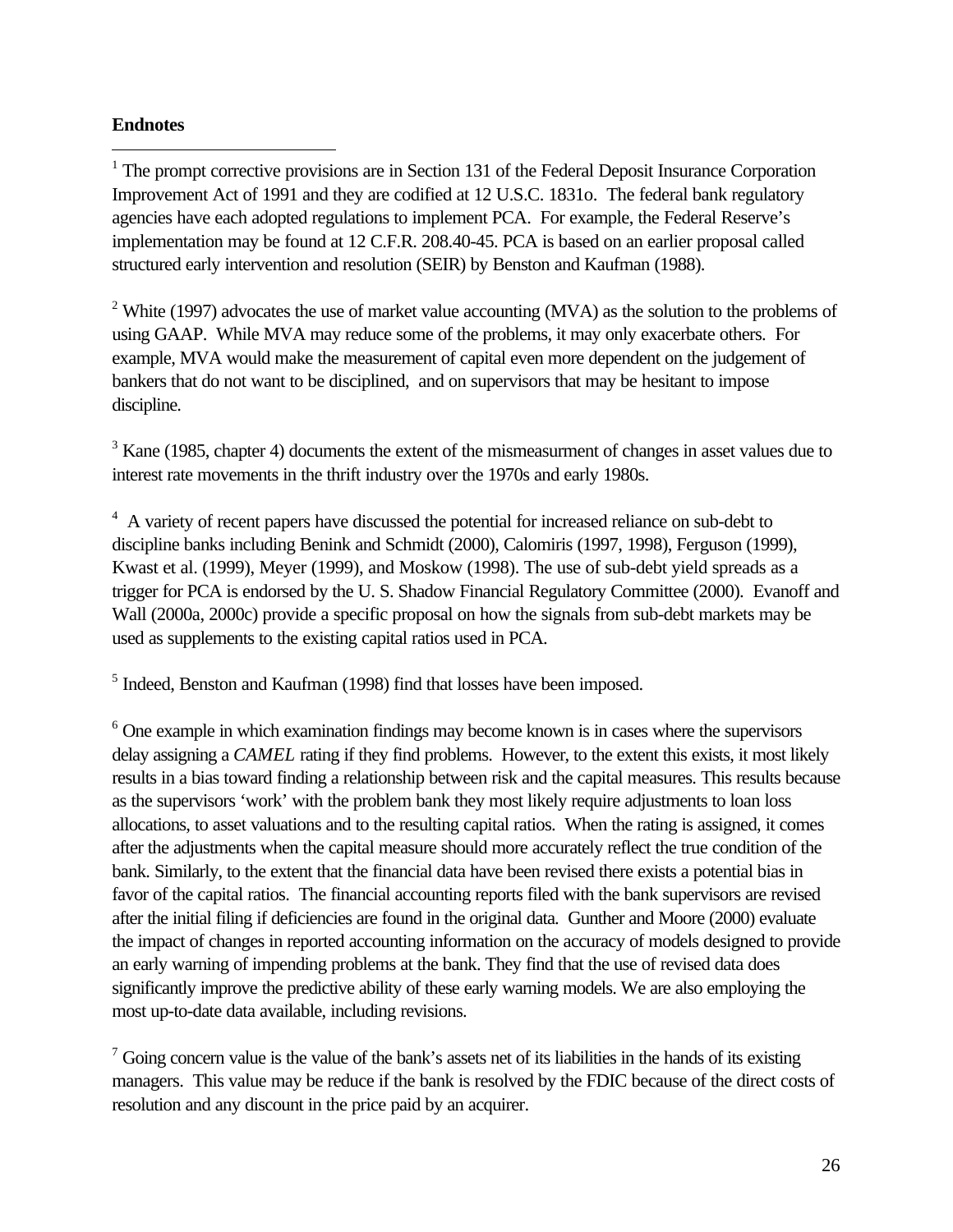<sup>8</sup> Moreover, it is possible to compare the relative ability of capital adequacy ratios and yield spreads to predict a subset of exam ratings that may not be biased by forbearance. Examiners assign banks to one of five categories, numbered 1 through 5. Banks that are rated 1 or 2 are highly unlikely to be subject to supervisory discipline for safety and soundness reasons, whereas banks rated 3, 4 or 5 will almost surely be subject to discipline, with the disciplinary measures increasing in severity as the numeric exam rating increases. Thus, forbearance is most likely to be associated with a biased examination rating if a bank should have been rated 3, 4 or 5. Supervisors have far less incentive to assign a "1" rating to a bank that should have been rated a "2." Thus, the tests of the relative ability of yield spreads and capital adequacy to predict banks that should be disciplined are supplemented by tests of their relative ability to discriminate between banks rated "1" and those rated "2".

 $\overline{a}$ 

<sup>9</sup> See Pettway and Sinkey (1980) for an example of the use of equity returns to identify banks that are likely to fail. While the vast event study literature in finance suggests that equity is a sensitive indicator of changes in the expected value of returns, how accurately the variability of the bank returns can be extracted from options on its equity has received less attention.

 $10$  For example, see the analysis of Cole and Gunther (1998) in predicting bank failures and that of Shumway (2001) for predicting the failure of nonfinancial firms.

 $11$  Gilbert, Meyer, and Vaughan (1999) make this point in the context of using econometric models to identify agricultural banks (which are almost all small banks) at risk of failure in the 1980s.

 $12$  Jones (2000) suggests that banks are manipulating their risk as measured under the 1988 Basel Supervisors Accord. The analysis of Gunther and Moore (2000) suggests that banks may already manage a variety of other variables to obscure potential problems.

 $13$  This is not to suggest that the supervisors should not be willing to impose any costs on banks. By definition, binding regulation imposes costs on banks and bank supervisors already impose a large number of binding regulations on banks.

<sup>14</sup> Moreover, the recent trend may be towards more issuance of sub-debt by banks. Jagtiani, Kaufman and Lemieux (2001) examine sub-debt issued by the 100 largest banks and their bank holding company (BHC) parents in 1997. They report that "the few bank bonds issued prior to 1992 had matured by 1997." However, after applying all of their sample selection criteria they found 19 banks and 39 BHCs had qualifying sub-debt issues. Thus, while more banking organizations issue debt through the BHC, a substantial number also issue sub-debt through their bank subsidiaries.

<sup>15</sup> The issuance of subsidiary shares with control rights in equity carve-outs is examined in a series of studies; see for example Allen and McConnell (1998). Similarly the issuance of shares that are intended to track the performance of a subsidiary without granting control rights is examined by several papers including D'Souza and Jacob (2000) and Billett and Vijh (2000). Studies in both literatures find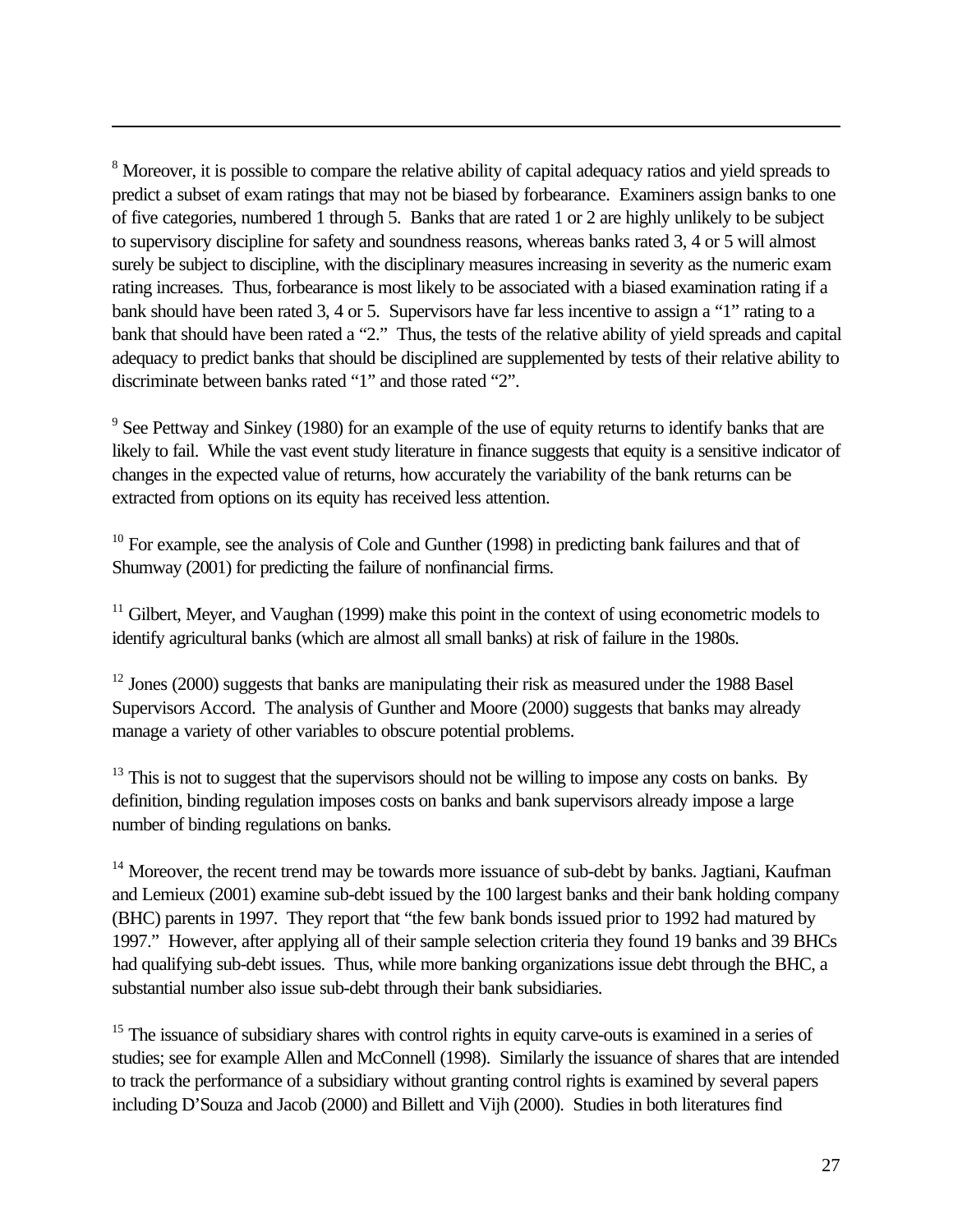statistically significant abnormal returns for the parent's stock upon the announcement of a carve-out or issuance of tracking stock. However, these literatures focus on firms that voluntarily choose to engage in such transactions, presumably because such transactions were expected to produce benefits for the managers and/or shareholders of the parent. Thus, any favorable results of these studies may not extend to a regulatory policy of forcing bank holding companies to engage in carve-outs or to issue tracking stock. That significant costs may arise from such transactions may be inferred from the relatively small number of firms that engage in carve-outs and that issue tracking stock. Moreover, some of the firms that engage in such transactions subsequently revert back to a simpler structure by either divesting the subsidiary or buying out the shareholders in the subsidiary. Klein, Rosenfeld and Beranek (1991) examine firms that undo carve-outs by either repurchasing the stock or selling the subsidiaries. Billett and Vijh (2000) report that three of the firms in their universe of 28 tracking stocks had undone or were reported to be in the process of undoing their tracking stock.

<sup>16</sup> Critics of sub-debt proposals have argued that such programs will be procyclical in that they will restrict bank behavior during economic slowdowns [see Kwast et al. (1999) Appendix D]. Evanoff and Wall (2000a) argue that utilizing spreads over corporate bonds may partially address this "problem" although, by its very nature, any form of regulation can be expected to be somewhat procyclical.

 $17$  See Cole and Gunther (1998) and Berger, Davies and Flannery (2000).

 $\overline{a}$ 

<sup>18</sup> Prices are weighted averages based on a minimum of two price sources and they must be within an "acceptable" tight range.

 $19$  Kwast et al. (1999) report statements from market participants that the sub-debt market became highly illiquid in the wake of the East Asia financial crisis, Russian bond default and failure of Long Term Capital Management in late 1998. In part based on this concern, Evanoff and Wall (2000c) provide for the suspension of using sub-debt yields if the market becomes sufficiently illiquid.

<sup>20</sup> The data are indices created for Bliss and Flannery (2001), and kindly provided, by Robert Bliss and Mark Flannery.

 $21$  Similar findings were generated using an ordered probit model.

<sup>22</sup> The superior performance of Tier-1 leverage, relative to alternative capital measures, was also found in Estrella, Park and Peristiani (2000).

<sup>23</sup> This is similar to the methodology of Smirlock, Gilligan, and Marshall (1984) and Smirlock (1985).

 $24$  This statement is based on changes in the Gamma measure going from the single variable model using the sub-debt spread to the two variable model including the PCA capital adequacy measure. We also note that it is not the measure of association between the actual and predicted values that is being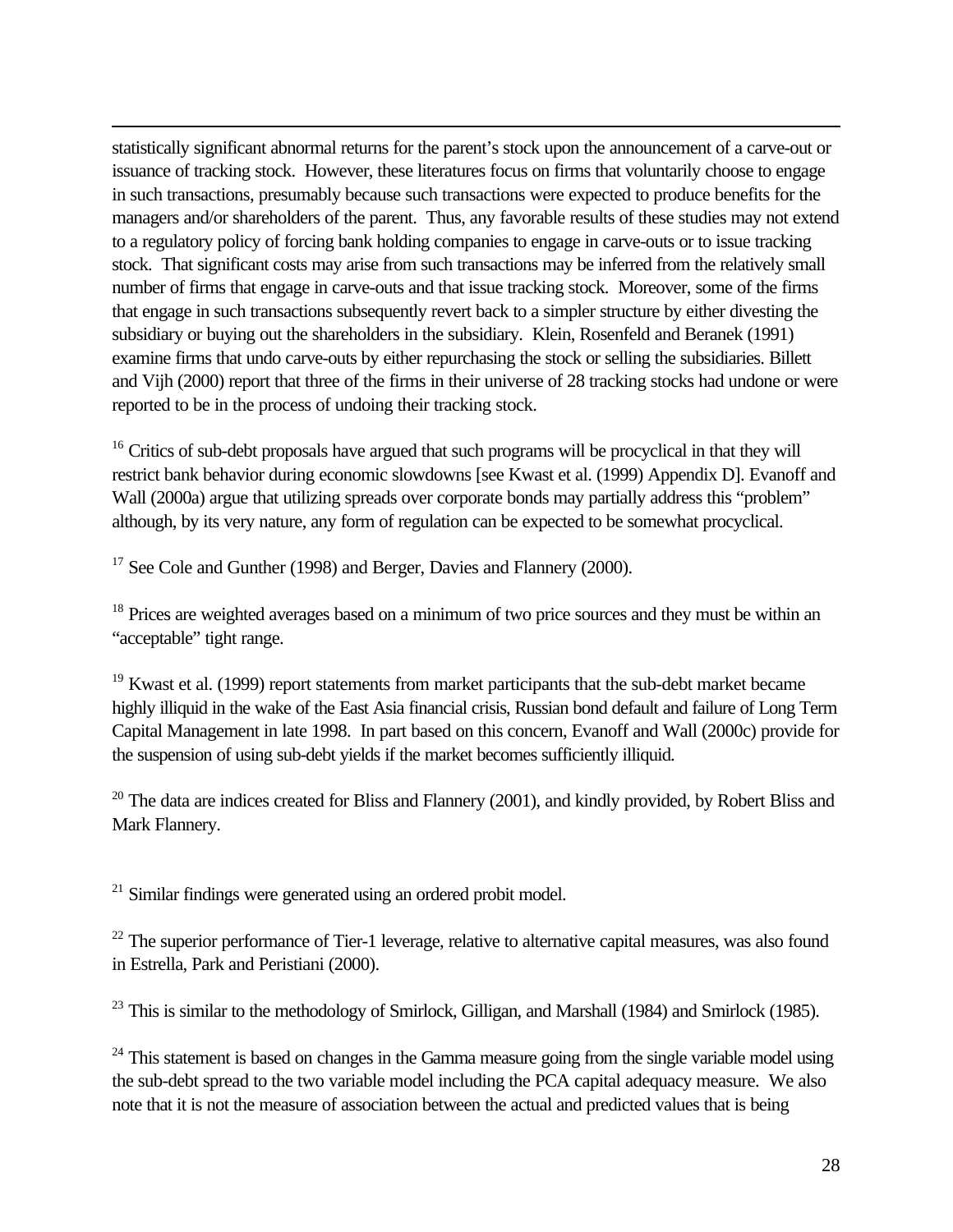optimized (the Gamma measure) as seen in the decrease in the Gamma value as some of the capital adequacy measures are added to the single variable spread models.

 $\overline{a}$ 

 $^{25}$  To classify observations as ties the SAS Logistic routine uses probability buckets of length 0.002. A similar procedure is followed below when the observations are split into more than two risk categories. The procedure is still valid for two reasons. First, the dependent variable is an ordered variable; a higher rating implies a riskier bank. Second, the logistic regression estimates a single set of coefficients for each of the categories, with only the intercept coefficient varying across the categories.

<sup>26</sup> If *nc* is the number of concordant pairs and *nd* the number discordant pairs then the Goodman-Kruskal Gamma = (*nc-nd*) / *(nc+nd*). See Goodman and Kruskal (1972).

 $27$  The predictive powers using this spread, however, does not seem to be significantly greater than those found using the more traditional spread over similar maturity Treasuries for the same sample. We also conducted similar analysis using the PCA capital adequacy status measure. The results were similar to those found using the larger sample with the *PCA capital adequacy measure* typically being less significant than before.

<sup>28</sup> The latest work of the Basel Committee on Banking Supervision may be found at the Bank for International Settlements (BIS) publications web page: http://www.bis.org/publ/index.htm.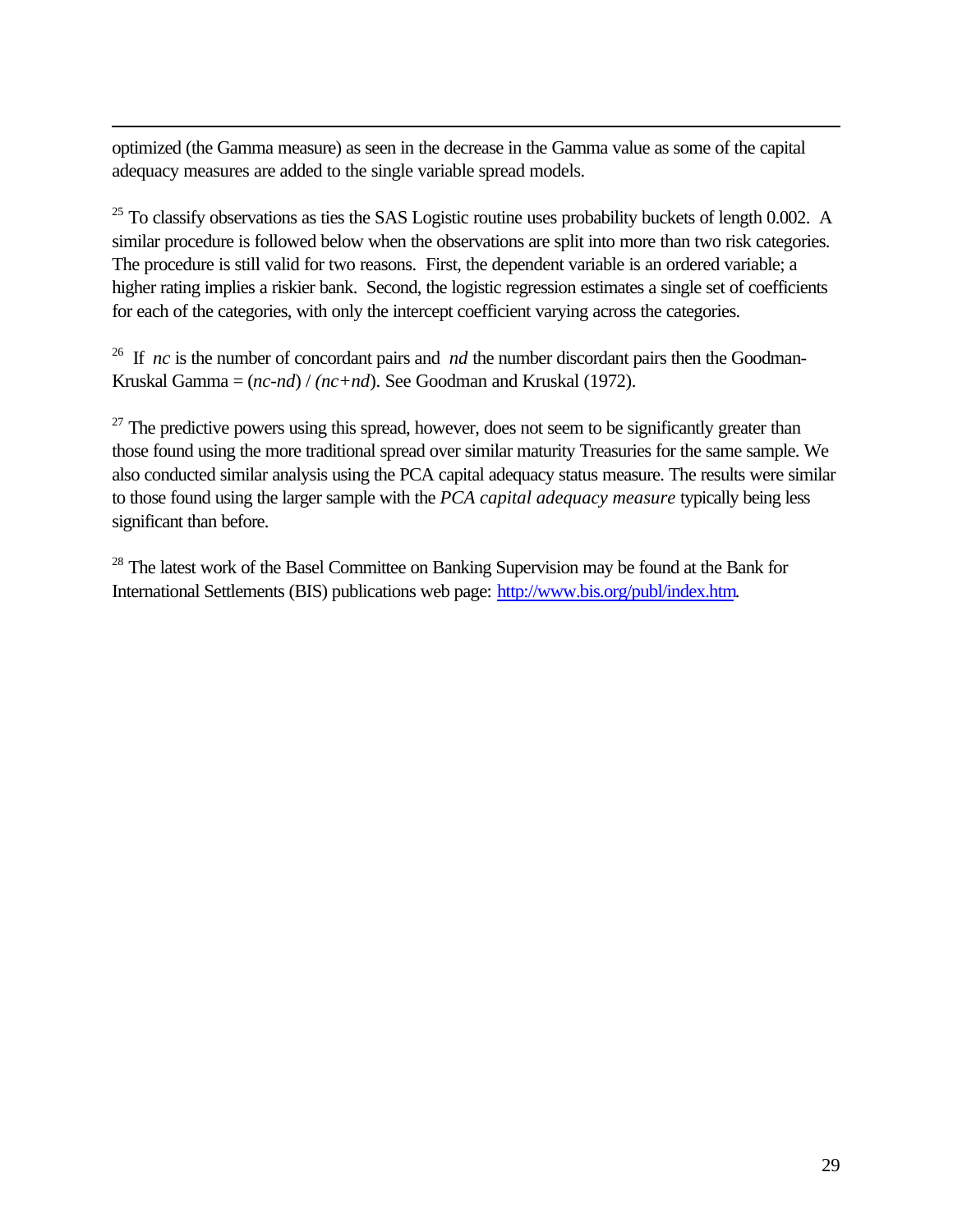#### **REFERENCES**

- Allen, Jeffrey W. and John J. McConnell. "Equity Carve-Outs and Managerial Discretion." *Journal of Finance* 53 (1998), 163-186.
- Benink, Harald A. and Reinhard H. Schmidt. "Towards a Regulatory Agenda for Banking in Europe," in *Bank Fragility and Regulation: Evidence From Different Countries and Different Times,* George G. Kaufman, editor. JAI Press: Greenwich (2000), 25-52.
- Benston, George J. and George G. Kaufman. "Risk and Solvency Regulation of Depository Institutions: Past Policies and Current Options." Salomon Brothers Center for the Study of Financial Institutions Monograph Series in Finance and Economics, Monograph 1988-1 (1988).
- Benston, George J. and George G. Kaufman. "Deposit Insurance Reform in the FDIC Improvement Act: The experience to date." *Economic Perspectives*, Federal Reserve Bank of Chicago 22 (1998), 2-20.
- Berger, Allen N., Sally M. Davies and Mark J. Flannery. "Comparing Market and Regulatory Assessments of Bank Performance: Who knows what, when?" *Journal of Money, Credit and Banking* 32 (2000), 641-667.
- Billet, Matthew and Anand Vijh. "Long-term Returns from Tracking Stocks," University of Iowa, mimeo (2000).
- Bliss, Robert R. and Mark J. Flannery. "Market Discipline in the Governance of U.S. Bank Holding Companies: Monitoring vs. Influencing" in *Prudential Supervision: What Works and What Doesn't?* Frederic S. Mishkin, editor. NBER Press, forthcoming, (2001).
- Calomiris, Charles W. *The Postmodern Bank Safety Net: Lessons from Developed and Developing Countries,* American Enterprise Institute for Public Policy Research, Washington (1997).
- Calomiris, Charles W. *Blueprints for a New Global Financial Architecture,* American Enterprise Institute for Public Policy Research, Washington (1998).
- Cole, Rebel A. and Jeffery W. Gunther. "Predicting Bank Failures: A Comparison of On- and Off-Site Monitoring Systems." *Journal of Financial Services Research* 13 (1998), 103-117.
- Covitz, Daniel M., Diana Hancock, and Myron L. Kwast. "Market Discipline, Banking Organizations and Subordinated Debt." Paper presented at the 2000 Global Finance Association Meetings, April 21 (2000) Chicago.
- D'Souza, Julia and John Jacob. "Why Firms Issue Targeted Stock." *Journal of Financial Economics* 56 (2000), 459-483.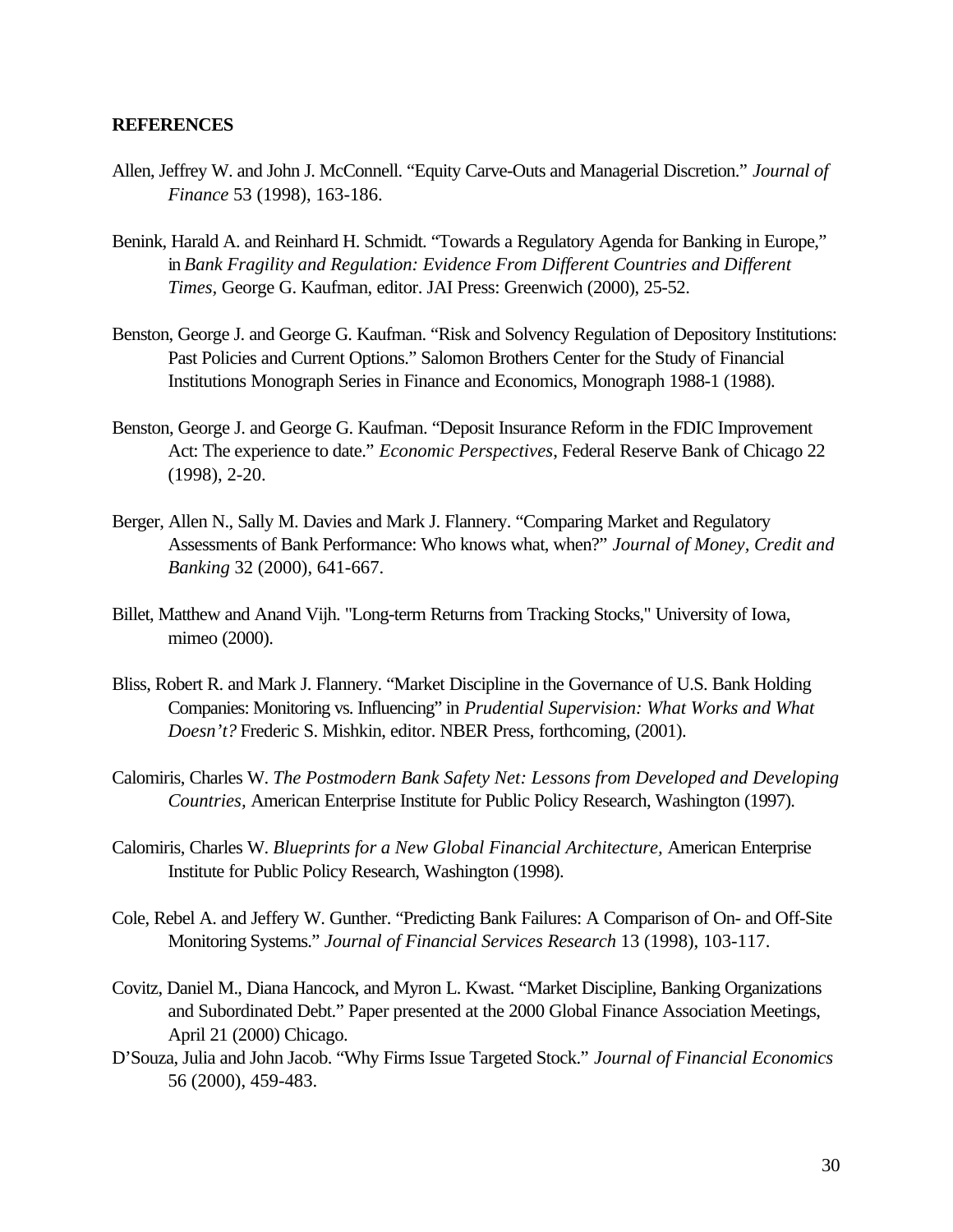- Estrella, Arturo, Sangkyun Park and Stravros Perstiani. "Capital Ratios as Predictors of Bank Failure." *Economic Policy Review*, Federal Reserve Bank of New York, 6 (2000), 33-52.
- Evanoff, Douglas D. and Larry D. Wall. "Subordinated Debt and Bank Capital Reform," in *Bank Fragility and Regulation: Evidence From Different Countries and Different Times,* George G. Kaufman, editor. JAI Press: Greenwich (2000a), 53-120.
- Evanoff, Douglas D. and Larry D. Wall. "The Role of Sub-debt in Bank Safety and Soundness Regulations," in *Proceedings of a Conference on Bank Structure and Competition,* Federal Reserve Bank of Chicago (2000b), 480-493*.*
- Evanoff, Douglas D. and Larry D. Wall. "Sub-debt as Bank Capital: A Proposal for Regulatory Reform." *Economic Perspectives*, Federal Reserve Bank of Chicago, 25 (2000c), 40-53.
- Ferguson, Roger W. Jr. "Evolution of Financial Institutions and Markets: Private and Policy Implications." Speech presented at New York University: New York, February 25 (1999).
- Flannery, Mark J. and Sorin M. Sorescu. "Evidence of Bank Market Discipline in Subordinated Debenture Yields: 1983 - 1991." *The Journal of Finance* 51 (1996), 1347-77.
- Gilbert, R. Alton, Andrew P. Meyer and Mark D. Vaughan. "The Role of Supervisory Screens and Econometric Models in Off-Site Surveillance." *Economic Review*, Federal Reserve Bank of St. Louis (1999), 31-55.
- Goodman, Leo A. and William H. Kruskal. "Measures of Association for Cross Classifications, IV: Simplification of Asymptotic Variances." *Journal of the American Statistical Association* 67 (1972), 415-21.
- Gunther, Jeffery W. and Robert R. Moore. "Early Warning Models in Real Time." *Financial Industry Studies Working Papers*, Federal Reserve Bank of Dallas, WP-1-00 (2000).
- Hancock, Diana, and Myron L. Kwast. "Using Subordinated Debt to Monitor Bank Holding Companies: Is it Feasible?" *Journal of Financial Services Research* **(**2001)**.**
- Jagtiani, Julapa, George Kaufman, Catharine Lemieux. "Do Markets Discipline Banks and Bank Holding Companies? Evidence From Debt Pricing." *Journal of Financial Research*, forthcoming, (2001).
- Jones, David S. "Emerging Problems with the Basel Capital Accord: Regulatory Capital Arbitrage and Related Issues." *Journal of Banking and Finance* 24 (2000), 35-58.
- Kane, Edward J. *The Gathering Crisis in Federal Deposit Insurance*. MIT Press, Cambridge, Massachusetts (1985).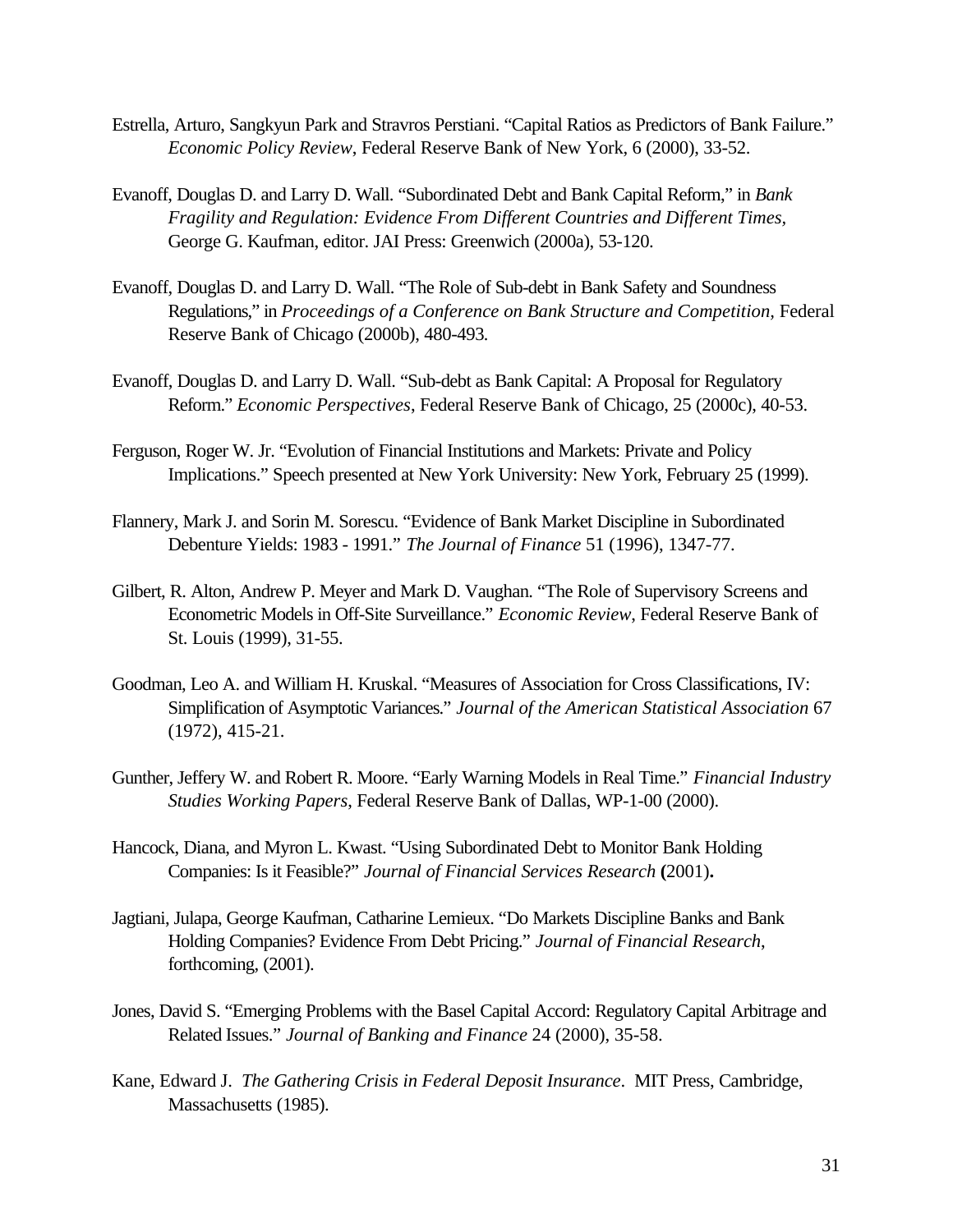- Klein, April, James Rosenfeld, and William Beranek. "The Two Stages of an Equity Carve-Out and the Price Response of Parent and Subsidiary Stock." *Managerial and Decision Economics* 12 (1991), 449-460.
- Kwast, Myron L., Daniel M. Covitz, Diana Hancock, James V. Houpt, David P. Adkins, Norah Barger, Barbara Bouchard, John F. Connolly, Thomas F. Brady, William B. English, Douglas D. Evanoff, and Larry D. Wall. "Using Sub-debt as an Instrument of Market Discipline." Report of a study group on subordinated notes and debentures, Board of Governors of the Federal Reserve System (M. Kwast, chair), *Staff Study*, No. 172, (1999).
- Meyer, Laurence H. "Market Discipline as a Complement to Bank Supervision and Regulation." Speech before the Conference on Reforming Bank Capital Standards, Council on Foreign Relations, New York, June 14 (1999).
- Moskow, Michael H. "Regulatory Efforts to Prevent Banking Crises," in *Preventing Bank Crises: Lessons from Recent Global Bank Failures,* Caprio, G., W.C. Hunter, G.G. Kaufman and D.M. Leipziger, editors. World Bank: Washington D.C (1998) 13-26.
- Pettway, Richard H., and Joseph F. Sinkey, Jr. "Establishing On-Site Bank Examination Priorities: An Early-Warning System Using Accounting and Market Information." *Journal of Finance* 35 (1980), 137-50.
- Shumway, Tyler. "Forecasting Bankruptcy More Accurately: A Simple Hazard Model." *Journal of Business* 74 (2001), 101-124.
- Smirlock, Michael. "Evidence on the (Non) Relationship between Concentration and Profitability in Banking," *Journal of Money, Credit, and Banking* 17 (1985), 69-83.
- Smirlock, Michael, Thomas Gilligan, and William Marshall. "Tobin's q and the Structure-Performance Relationship," *American Economic Review* 74 (1984), 1051-1060.
- U.S. Shadow Regulatory Committee. *Reforming Bank Capital Regulation.* The AEI Press: Washington D.C. (2000).
- White, Lawrence J. "The Lessons of the 1980s for Bank Regulation: An Overview of the Overview." *History of the Eighties: Lessons for the Future,* Volume II. Federal Deposit Insurance Corporation, Washington D.C. (1997).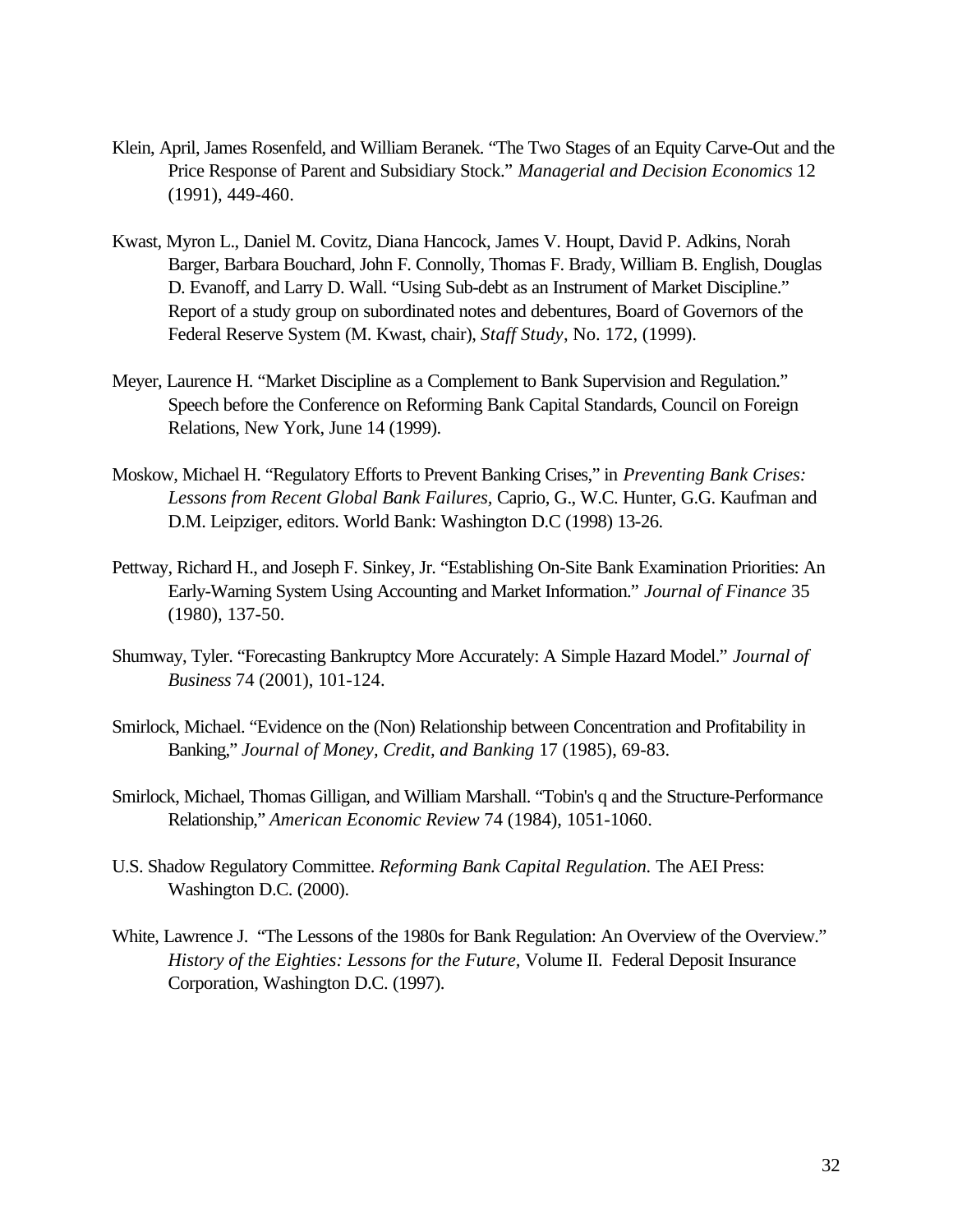#### *Table 1*: Simple correlation coefficients for risk measures, debt spreads and capital measures

|                           | CAMEL rating | Sub-debt spread<br>over Treasuries | Total risk based<br>capital ratio | Tier 1 leverage<br>ratio | Tier 1 capital to<br>risk-weighted<br>exposure | PCA capital<br>adequacy<br>status |
|---------------------------|--------------|------------------------------------|-----------------------------------|--------------------------|------------------------------------------------|-----------------------------------|
| CAMEL rating              | 1.00000      | 0.24425                            | $-0.07205$                        | $-0.18704$               | $-0.18071$                                     | 0.02752                           |
|                           | (0.0)        | (0.0001)                           | (0.1216)                          | (0.0001)                 | (0.0001)                                       | (0.5595)                          |
| Sub-debt spread over      | 0.23468      | 1.00000                            | $-0.09616$                        | $-0.05855$               | $-0.06355$                                     | $-0.00260$                        |
| Treasuries                | (0.0001)     | (0.0)                              | (0.0410)                          | (0.2141)                 | (0.1774)                                       | (0.9560)                          |
| Total risk based          | $-0.10798$   | $-0.03511$                         | 1.00000                           | 0.33874                  | 0.79073                                        | $-0.03941$                        |
| capital ratio             | (0.0217)     | (0.4565)                           | (0.0)                             | (0.0001)                 | (0.0001)                                       | (0.4032)                          |
| Tier 1 leverage           | $-0.18085$   | $-0.05159$                         | 0.16782                           | 1.00000                  | 0.44107                                        | $-0.31793$                        |
| ratio                     | (0.0001)     | (0.2737)                           | (0.0003)                          | (0.0)                    | (0.0001)                                       | (0.0001)                          |
| Tier 1 capital to         | $-0.18659$   | $-0.02788$                         | 0.79455                           | 0.43523                  | 1.00000                                        | $-0.09612$                        |
| risk-weighted<br>exposure | (0.0001)     | (0.5544)                           | (0.0001)                          | (0.0001)                 | (0.0)                                          | (0.0411)                          |
| PCA capital               | 0.05528      | 0.00008                            | $-0.03647$                        | $-0.41675$               | $-0.12158$                                     | 1.00000                           |
| adequacy status           | (0.2408)     | (0.9987)                           | (0.4393)                          | (0.0001)                 | (0.0097)                                       | (0.0)                             |
|                           |              |                                    |                                   |                          |                                                |                                   |

#### Upper triangle: Spearman rank correlation coefficients (in italics) Lower triangle: Pearson correlation coefficients

The significance probability of the correlation is provided in parentheses beneath the coefficients. Number of observations  $= 452$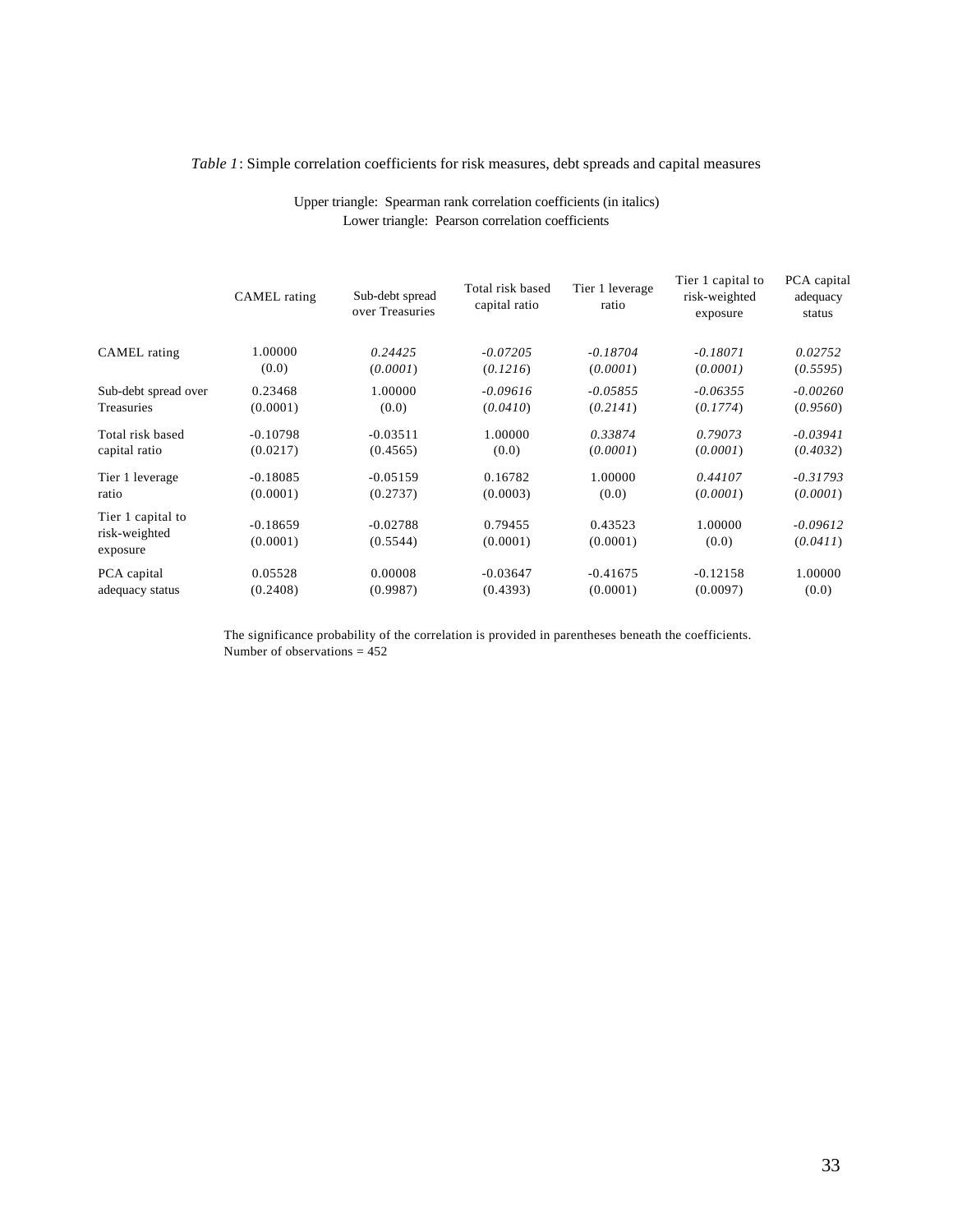|                                                           | CAMEL rating     | Sub-debt spread<br>over Treasuries | Sub-debt spread<br>over Baa<br>maturity-<br>matched bonds | Sub-debt spread<br>over Aaa<br>maturity-<br>matched bonds | Sub-debt spread<br>over Baa non-<br>maturity-<br>matched bonds | Sub-debt spread<br>over Aaa non-<br>maturity-<br>matched bonds |
|-----------------------------------------------------------|------------------|------------------------------------|-----------------------------------------------------------|-----------------------------------------------------------|----------------------------------------------------------------|----------------------------------------------------------------|
| <b>CAMEL</b> rating                                       | 1.00000<br>(0.0) | 0.38625<br>(0.0001)                | 0.22675<br>(0.0001)                                       | 0.14890<br>(0.0075)                                       | 0.06101<br>(0.2758)                                            | 0.10893<br>(0.0512)                                            |
| Sub-debt spread over<br>Treasuries                        |                  | 1.00000<br>(0.0)                   | 0.18492<br>(0.0009)                                       | 0.30346<br>(0.0001)                                       | 0.45425<br>(0.0001)                                            | 0.54412<br>(0.0001)                                            |
| Sub-debt spread over Baa<br>maturity-matched bonds        |                  |                                    | 1.00000<br>(0.0)                                          | 0.58027<br>(0.0001)                                       | $-0.05867$<br>(0.2947)                                         | $-0.04777$<br>(0.3937)                                         |
| Sub-debt spread over Aaa<br>maturity-matched bonds        |                  |                                    |                                                           | 1.00000<br>(0.0)                                          | 0.42259<br>(0.0001)                                            | 0.47618<br>(0.0001)                                            |
| Sub-debt spread over Baa<br>non-maturity-matched<br>bonds |                  |                                    |                                                           |                                                           | 1.00000<br>(0.0)                                               | 0.96330<br>(0.0001)                                            |
| Sub-debt spread over Aaa<br>Non-maturity-matched<br>bonds |                  |                                    |                                                           |                                                           |                                                                | 1.00000<br>(0.0)                                               |

#### *Table 2*: Spearman rank correlation coefficients for alternative debt yield spreads

The significance probability of the correlation is provided in parentheses beneath the coefficients. Number of observations  $=$  321.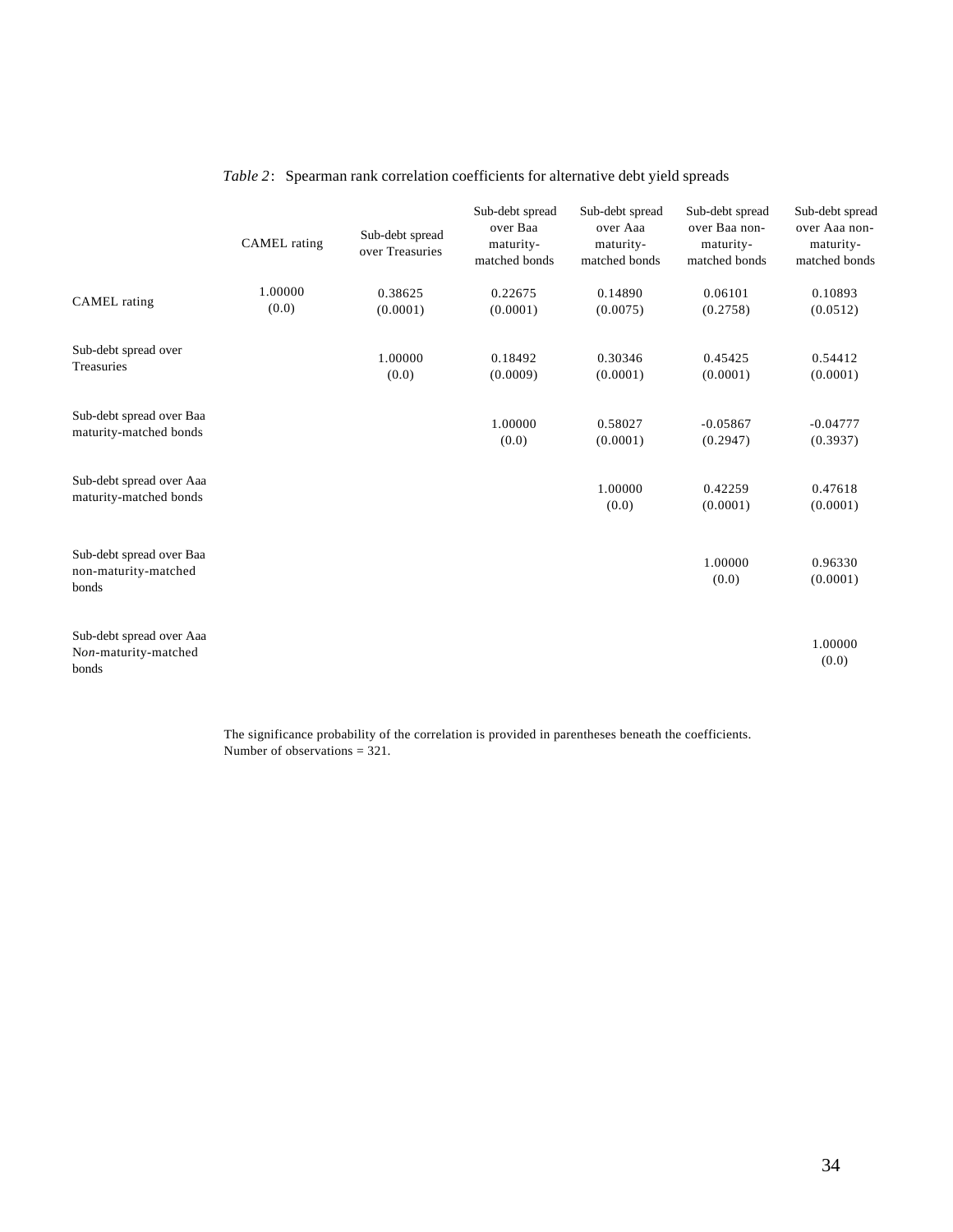| Variable                                    | Parameter<br>Estimate<br>(1) | Parameter<br>Estimate<br>(2) | Parameter<br>Estimate<br>(3) | Parameter<br>Estimate<br>(4) | Parameter<br>Estimate<br>(5) | Parameter<br>Estimate<br>(6) | Parameter<br>Estimate<br>(7) | Parameter<br>Estimate<br>(8) | Parameter<br>Estimate<br>(9) |
|---------------------------------------------|------------------------------|------------------------------|------------------------------|------------------------------|------------------------------|------------------------------|------------------------------|------------------------------|------------------------------|
| Intercept                                   | $-5.2195$<br>(0.0001)        | $-3.0839$<br>(0.1008)        | 1.2028<br>(0.5061)           | $-1.3070$<br>(0.4499)        | $-4.5877$<br>(0.0001)        | $-6.3409$<br>(0.0001)        | $-4.2802$<br>(0.0268)        | $-0.0959$<br>(0.9611)        | $-2.4323$<br>(0.1641)        |
| Sub-debt spread over Treasuries             |                              |                              |                              |                              | 1.1047<br>(0.0038)           | 1.1159<br>(0.0035)           | 1.1032<br>(0.0039)           | 1.0205<br>(0.0088)           | 1.1135<br>(0.0039)           |
| PCA capital adequacy status                 | 1.5700<br>(0.0525)           |                              |                              |                              |                              | 1.6056<br>(0.0519)           |                              |                              |                              |
| Total risk based capital ratio              |                              | $-0.0352$<br>(0.8155)        |                              |                              |                              |                              | $-0.0247$<br>(0.8695)        |                              |                              |
| Tier 1 leverage ratio                       |                              |                              | $-0.7052$<br>(0.0119)        |                              |                              |                              |                              | $-0.6876$<br>(0.0198)        |                              |
| Tier 1 capital to risk-weighted<br>exposure |                              |                              |                              | $-0.2622$<br>(0.2083)        |                              |                              |                              |                              | $-0.2570$<br>(0.2127)        |

#### *Table 3*: Binomial model predicting CAMEL ratings as a function of capital ratios and debenture spreads over the Treasury rate

| Association of Predicted Probabilities and Observed Responses |                   |                   |                   |                   |                   |                   |                   |                    |                   |  |
|---------------------------------------------------------------|-------------------|-------------------|-------------------|-------------------|-------------------|-------------------|-------------------|--------------------|-------------------|--|
| Concordant                                                    | 14.8%             | 43.2%             | 65.9%             | 54.8%             | 76.8%             | 77.9%             | 74.9%             | 75.0%              | 73.4%             |  |
| Discordant                                                    | 3.1%              | 35.4%             | 30.8%             | 40.3%             | 19.0%             | 17.9%             | 20.3%             | 22.5%              | 23.1%             |  |
| Tied                                                          | 82.1%             | 21.4%             | 3.3%              | 4.9%              | 4.2%              | 4.2%              | 4.8%              | 2.5%               | 3.5%              |  |
| Gamma                                                         | 0.656             | 0.099             | 0.363             | 0.152             | 0.604             | 0.625             | 0.574             | 0.539              | 0.521             |  |
| % Correct                                                     | 94.0%             | 23.2%             | 55.3%             | 38.9%             | 58.0%             | 70.1%             | 59.1%             | 63.3%              | 58.2%             |  |
| % 3 - 4 Correct                                               | 15.4%             | 0%                | 69.2%             | 53.8%             | 69.2%             | 69.2%             | 61.5%             | 76.9%              | 61.5%             |  |
| $% 1 - 2$ Correct                                             | 96.4%             | 23.9%             | 54.9%             | 38.5%             | 57.6%             | 70.2%             | 59.0%             | 62.9%              | 58.1%             |  |
| Chi-square for covariates<br>$(p - value)$                    | 2.259<br>(0.0967) | 0.058<br>(0.8098) | 6.402<br>(0.0114) | 1.797<br>(0.1801) | 6.475<br>(0.0109) | 9.283<br>(0.0096) | 6.504<br>(0.0387) | 12.049<br>(0.0024) | 8.198<br>(0.0166) |  |

Association of Predicted Probabilities and Observed Responses

The dependent variable takes a value of 0 for CAMEL (or BOPEC) ratings 1 and 2, and a value of 1 for ratings 3 and higher. The PCA capital adequacy status ranges from 1 for the best capitalized banks (well capitalized) to 5 for the least well capitalized (critically undercapitalized). The *p*-values for the maximum likelihood parameter estimates are in parentheses below the coefficients. The "Chi-square for covariates" statistic is based on the log likelihood statistic, and tests the marginal explanatory power of the independent variables relative to a model with only a constant term. The associated p-values are included in parentheses.

Concordance is a measure of the correlation between the observed and predicted probabilities of the dependent variable. A pair of observations is said to be concordant if, based on the model, the observation that has a particular rating has a sufficiently higher probability of receiving that rating than does the other observation. A pair is discordant if the reverse is true. A pair is tied if the probability interval between the two observations is sufficiently small, 0.002. A correlation index, the Goodman-Kruskal Gamma index, is also included for assessing the predictive power of the model and for making comparisons across models. If *nc* is the number of concordant pairs and *nd* the number of discordant pairs, then the Goodman-Kruskal Gamma =  $(nc - nd) / (nc + nd)$ . See Goodman and Kruskal (1972). Generally, the index approaches zero as independence between the two measures increases. Number of observations = 452.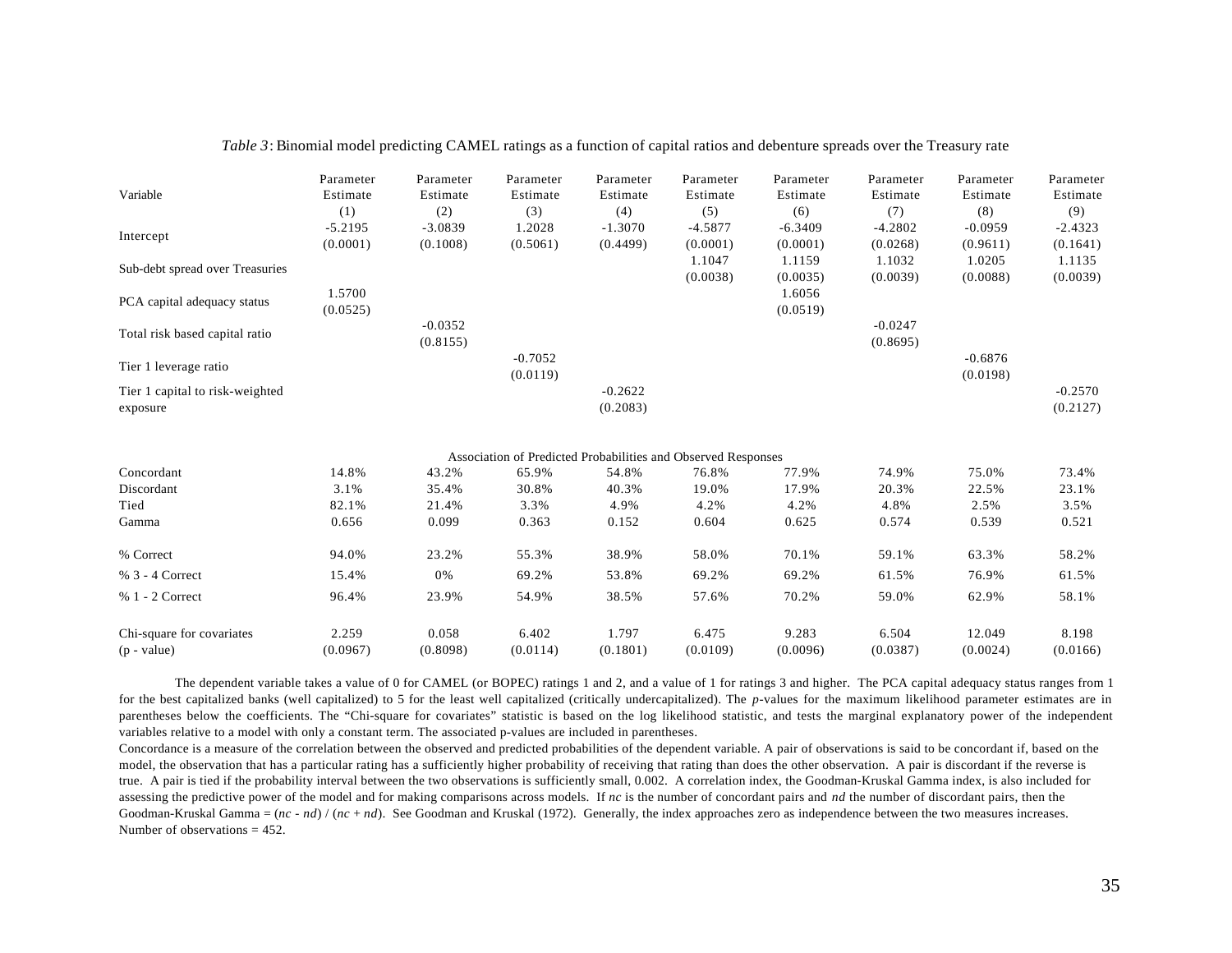|                                              | Table 4: Binomial model predicting bifurcated CAMEL ratings as a function of capital ratios and debenture spreads over Baa and Aaa bond indices<br>Parameter | Parameter             | Parameter                                                     | Parameter          | Parameter             | Parameter             | Parameter             | Parameter             | Parameter          | Parameter             |
|----------------------------------------------|--------------------------------------------------------------------------------------------------------------------------------------------------------------|-----------------------|---------------------------------------------------------------|--------------------|-----------------------|-----------------------|-----------------------|-----------------------|--------------------|-----------------------|
| Variable                                     | Estimate                                                                                                                                                     | Estimate              | Estimate                                                      | Estimate           | Estimate              | Estimate              | Estimate              | Estimate              | Estimate           | Estimate              |
|                                              | (1)                                                                                                                                                          | (2)                   | (3)                                                           | (4)                | (5)                   | (6)                   | (7)                   | (8)                   | (9)                | (10)                  |
| Intercept                                    | $-3.9322$<br>(0.0001)                                                                                                                                        | $-8.9797$<br>(0.0001) | $-3.4383$<br>(0.0602)                                         | 2.6748<br>(0.2626) | $-1.8384$<br>(0.3854) | $-4.0496$<br>(0.0001) | $-6.4383$<br>(0.0001) | $-4.3577$<br>(0.0460) | 2.0470<br>(0.3857) | $-1.6701$<br>(0.4461) |
| Sub-debt spread over Baa                     | 1.7941                                                                                                                                                       | 1.9189                | 1.8077                                                        | 1.7573             | 1.7792                |                       |                       |                       |                    |                       |
| maturity-matched bonds                       | (0.0343)                                                                                                                                                     | (0.0097)              | (0.0330)                                                      | (0.0413)           | (0.0367)              |                       |                       |                       |                    |                       |
| Sub-debt spread over Aaa                     |                                                                                                                                                              |                       |                                                               |                    |                       | 1.0045                | 0.3293                | 1.0067                | 0.8125             | 1.0395                |
| maturity-matched bonds                       |                                                                                                                                                              |                       |                                                               |                    |                       | (0.0476)              | (0.6047)              | (0.0471)              | (0.1063)           | (0.0433)              |
| Baa less Aaa yield                           |                                                                                                                                                              | 6.9990<br>(0.0015)    |                                                               |                    |                       |                       | 3.7040<br>(0.0639)    |                       |                    |                       |
| Total risk based capital                     |                                                                                                                                                              |                       | 0.0554                                                        |                    |                       |                       |                       | 0.0241                |                    |                       |
| ratio                                        |                                                                                                                                                              |                       | (0.7694)                                                      |                    |                       |                       |                       | (0.8848)              |                    |                       |
| Tier 1 leverage ratio                        |                                                                                                                                                              |                       |                                                               | $-1.0069$          |                       |                       |                       |                       | $-0.9200$          |                       |
|                                              |                                                                                                                                                              |                       |                                                               | (0.0087)           |                       |                       |                       |                       | (0.0142)           |                       |
| Tier 1 capital to risk-<br>weighted exposure |                                                                                                                                                              |                       |                                                               |                    | $-0.2434$<br>(0.3265) |                       |                       |                       |                    | $-0.2792$<br>(0.2843) |
|                                              |                                                                                                                                                              |                       |                                                               |                    |                       |                       |                       |                       |                    |                       |
|                                              |                                                                                                                                                              |                       | Association of Predicted Probabilities and Observed Responses |                    |                       |                       |                       |                       |                    |                       |
| Concordant                                   | 73.3%                                                                                                                                                        | 88.9%                 | 74.3%                                                         | 80.2%              | 63.8%                 | 58.9%                 | 84.0%                 | 58.2%                 | 76.6%              | 61.0%                 |
| Discordant                                   | 24.0%                                                                                                                                                        | 10.2%                 | 23.5%                                                         | 17.7%              | 31.9%                 | 36.1%                 | 12.3%                 | 36.5%                 | 21.3%              | 35.1%                 |
| Tied                                         | 2.8%                                                                                                                                                         | 1.0%                  | 2.2%                                                          | 2.0%               | 4.3%                  | 4.9%                  | 3.7%                  | 5.3%                  | 2.1%               | 3.9%                  |
| Gamma                                        | 0.507                                                                                                                                                        | 0.794                 | 0.519                                                         | 0.638              | 0.332                 | 0.240                 | 0.745                 | 0.229                 | 0.564              | 0.270                 |
| % Correct                                    | 64.8%                                                                                                                                                        | 78.2%                 | 64.8%                                                         | 72.9%              | 66.4%                 | 66.7%                 | 84.1%                 | 66.7%                 | 69.5%              | 63.6%                 |
| % 3 - 4 Correct                              | 75.0%                                                                                                                                                        | 62.5%                 | 62.5%                                                         | 62.5%              | 50.0%                 | 37.5%                 | 50.0%                 | 25.0%                 | 50.0%              | 37.5%                 |
| % 1 - 2 Correct                              | 64.5%                                                                                                                                                        | 78.6%                 | 64.9%                                                         | 73.2%              | 66.8%                 | 67.4%                 | 85.0%                 | 67.7%                 | 70.0%              | 64.2%                 |
| Chi-square for covariates                    | 4.083                                                                                                                                                        | 12.818                | 4.164                                                         | 11.529             | 5.122                 | 3.088                 | 5.921                 | 3.108                 | 9.408              | 4.343                 |
| $(p - value)$                                | (0.0433)                                                                                                                                                     | (0.0016)              | (0.1247)                                                      | (0.0031)           | (0.0772)              | (0.0789)              | (0.0518)              | (0.2114)              | (0.0091)           | (0.1140)              |

*Table 4:* Binomial model predicting bifurcated CAMEL ratings as a function of capital ratios and debenture spreads over Baa and Aaa bond indices

The dependent variable takes a value of 0 for CAMEL (or BOPEC) ratings 1 and 2, and a value of 1 for ratings 3 and higher. The *p*-values for the maximum likelihood parameter estimates are in parentheses below the coefficients. The "Chi-square for covariates" statistic is based on the log likelihood statistic, and tests the marginal explanatory power of the independent variables relative to a model with only a constant term. The associated p-values are included in parentheses.

Concordance is a measure of the correlation between the observed and predicted probabilities of the dependent variable. A pair of observations is said to be concordant if, based on the model, the observation that has a particular rating has a sufficiently higher probability of receiving that rating than does the other observation. A pair is discordant if the reverse is true. A pair is tied if the probability interval between the two observations is sufficiently small, 0.002. A correlation index, the Goodman-Kruskal Gamma index, is also included for assessing the predictive power of the model and for making comparisons across models. If nc is the number of concordant pairs and nd the number of discordant pairs, then the Goodman-Kruskal Gamma =  $(ac - nd) / (nc + nd)$ . See Goodman and Kruskal (1972). Generally, the index approaches zero as independence between the two measures increases. Number of observations = 321.